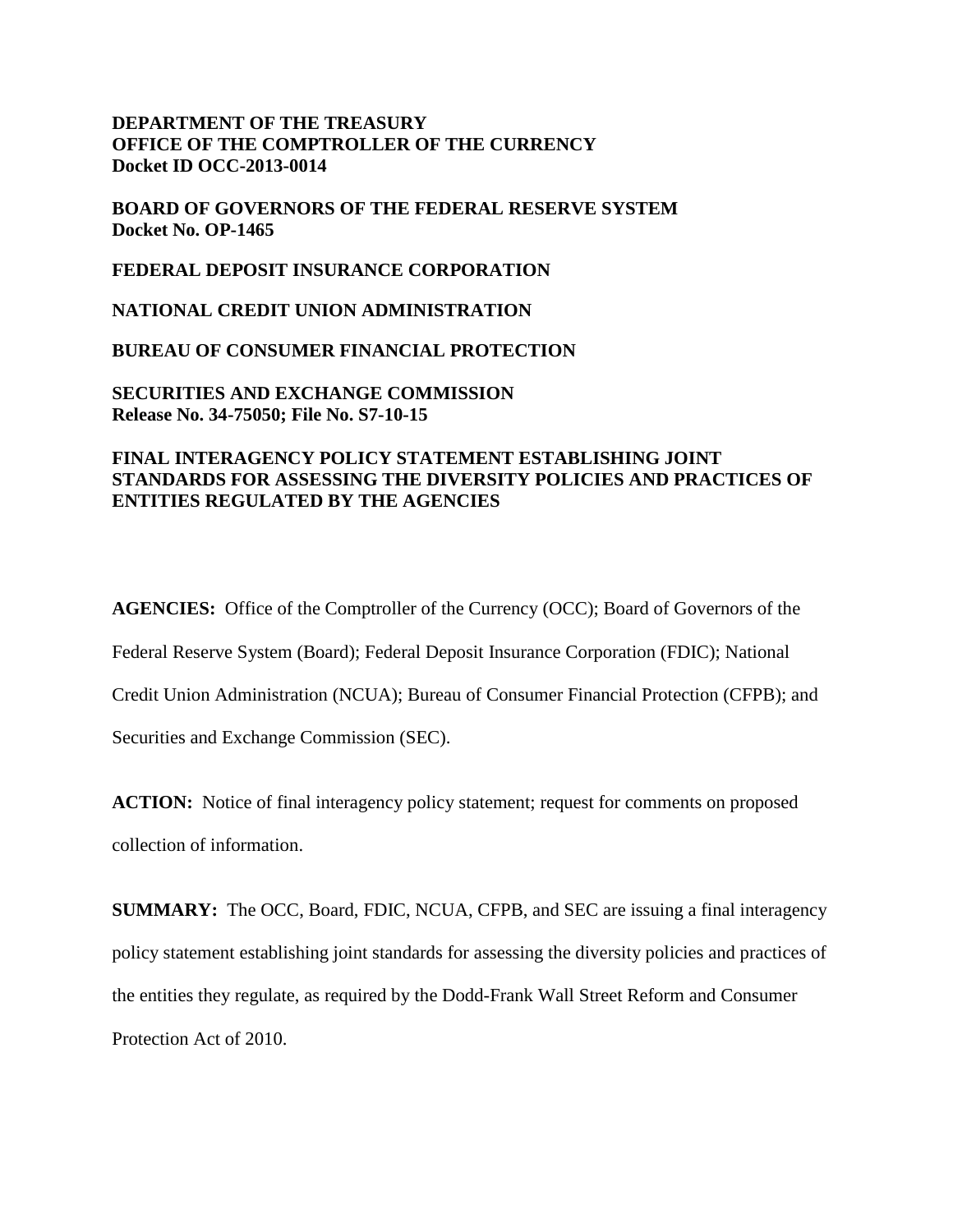**DATES:** The final interagency policy statement is effective on [INSERT DATE OF PUBLICATION IN FEDERAL REGISTER]. The agencies are soliciting comments only on the collection of information. Comments must be submitted on or before [INSERT DATE 60 DAYS FROM DATE OF PUBLICATION IN THE FEDERAL REGISTER]. The effective date of the collection of information will be announced in the Federal Register following Office of Management and Budget (OMB) approval.

# **FOR FURTHER INFORMATION CONTACT**:

**OCC**: Joyce Cofield, Executive Director, Office of Minority and Women Inclusion, at (202) 649-6460 or Karen McSweeney, Counsel, Law Department, at (202) 649-6295, TDD/TTY (202) 649-5597, Office of the Comptroller of the Currency, 400  $7<sup>th</sup>$  Street, SW., Washington, DC 20219.

**BOARD**: Sheila Clark, Director, Office of Diversity and Inclusion, at (202) 452-2883, Katherine Wheatley, Associate General Counsel, Legal Division, at (202) 452-3779, or Alye Foster, Senior Special Counsel, Legal Division, at (202) 452-5289.

**FDIC**: Segundo Pereira, Director, Office of Minority and Women Inclusion, (703) 562-6090; Melodee Brooks, Senior Deputy Director, Office of Minority and Women Inclusion, (703) 562- 6090; or Robert Lee, Counsel, Legal Division, (703) 562-2020, Federal Deposit Insurance Corporation, 550  $17<sup>th</sup>$  Street, NW., Washington, DC 20429-0002.

**NCUA**: Wendy A. Angus, Acting Director, Office of Minority and Women Inclusion at (703) 518-1650, Cynthia Vaughn, Diversity Outreach Program Analyst, Office of Minority and Women Inclusion, at (703) 518-1650, or Regina Metz, Staff Attorney, Office of General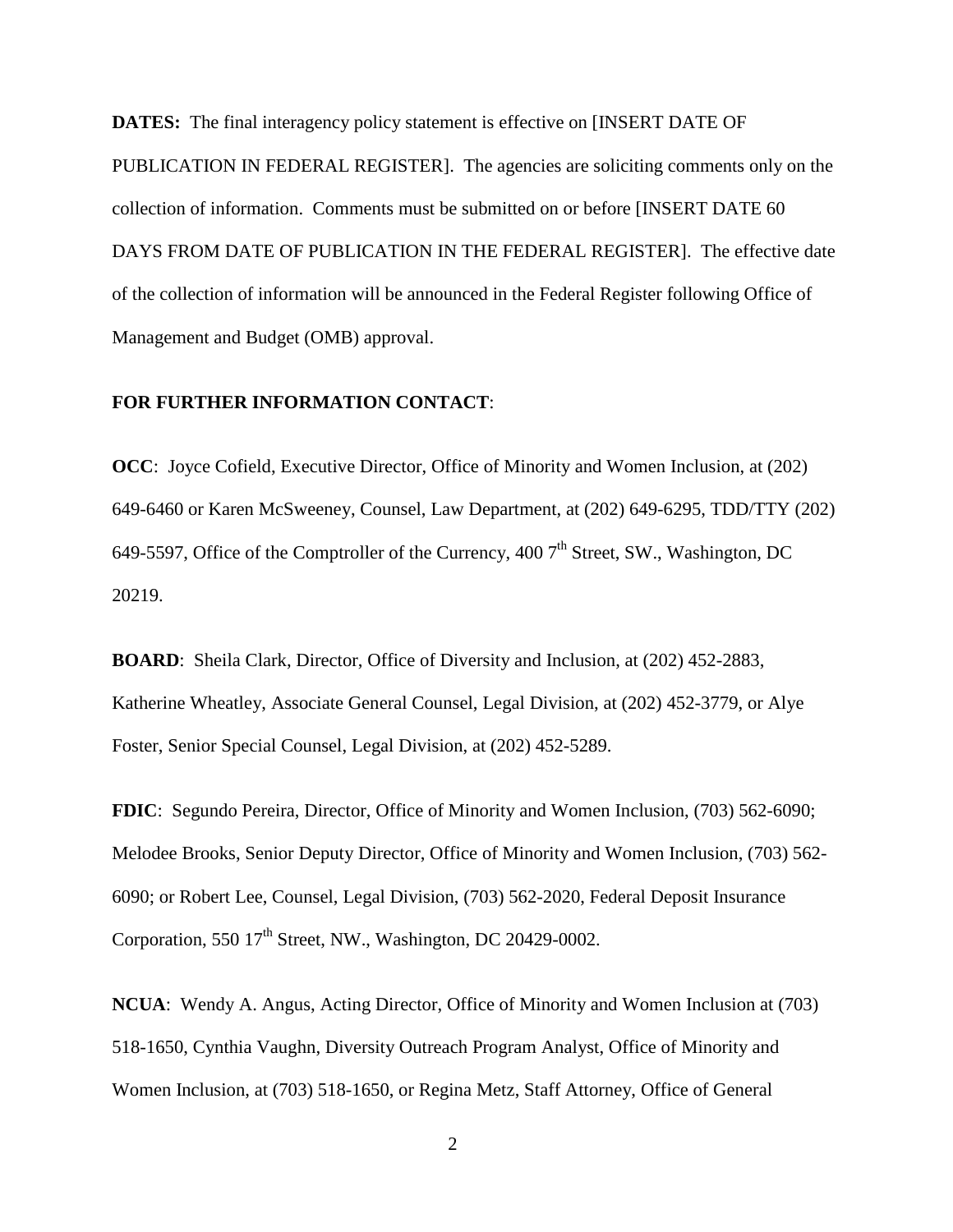Counsel, at (703) 518-6540, National Credit Union Administration, 1775 Duke Street, Alexandria, VA 22314.

**CFPB**: Stuart Ishimaru, Director, Office of Minority and Women Inclusion, at (202) 435-9012, or Stephen VanMeter, Deputy General Counsel, Legal Division at (202) 435-7319, Bureau of Consumer Financial Protection, 1700 G Street, NW., Washington, DC 20552.

**SEC**: Pamela A. Gibbs, Director, Office of Minority and Women Inclusion, (202) 551-6046, or Audrey B. Little, Senior Counsel, Office of Minority and Women Inclusion, (202) 551-6086, Securities and Exchange Commission, 100 F Street, NE., Washington, DC 20549.

### **SUPPLEMENTARY INFORMATION:**

#### **I. Background**

Section 342 of the Dodd-Frank Wall Street Reform and Consumer Protection Act of 2010 (Dodd-Frank Act or Act) required the OCC, Board, FDIC, NCUA, CFPB, and SEC (each, an Agency and collectively, the Agencies) to each establish an Office of Minority and Women Inclusion (OMWI) to be responsible for all matters of the Agency relating to diversity in management, employment, and business activities.<sup>[1](#page-2-0)</sup> The Act also instructed each OMWI Director to develop standards for assessing the diversity policies and practices of entities regulated by the Agency. To facilitate the use of these standards by regulated entities that are

<span id="page-2-0"></span><sup>&</sup>lt;sup>1</sup> Section 342 of the Act is codified at 12 U.S.C. 5452. The Department of Treasury, the Federal Housing Finance Agency, and the Federal Reserve Banks also have established an OMWI, but only the federal financial agencies with regulated entities have joined in issuing this Policy Statement.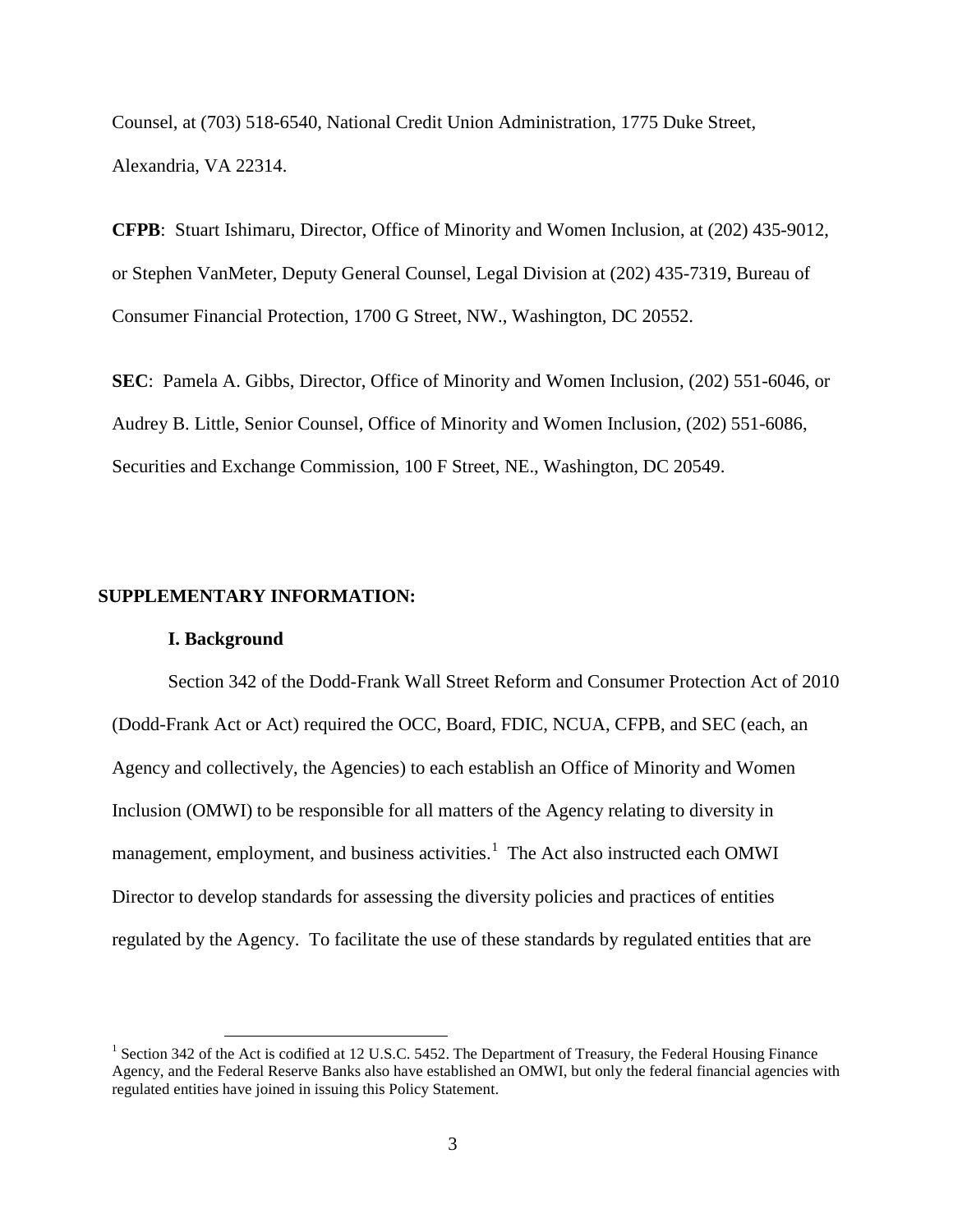subject to the regulations of more than one Agency, the Agencies worked together to develop joint standards and issue this Final Interagency Policy Statement (Policy Statement).

Prior to drafting these standards, the OMWI Directors held a series of roundtable discussions and teleconferences with representatives of a variety of regulated entities, including depository institutions, holding companies, and industry trade groups, to solicit their views on appropriate standards and to learn about the successes and challenges of existing diversity policies and programs. In addition, the OMWI Directors met with financial professionals, consumer advocates, and community representatives to gain a greater understanding of the issues confronting minorities and women in obtaining employment and business opportunities within the financial services industry. The information and feedback provided during these outreach sessions guided the development of these standards.

### **II. Proposed Policy Statement**

On October 25, 2013, the Agencies published a Notice in the Federal Register requesting comment on a "Proposed Interagency Policy Statement Establishing Joint Standards for Assessing the Diversity Policies and Practices of Entities Regulated by the Agencies" (Proposal).<sup>[2](#page-3-0)</sup> The comment period on the Proposal was scheduled to close on December 24, 2013, but in response to requests from members of the public, the Agencies extended it to February 7, 2014. $3$ 

The Proposal set out standards for assessing an entity's diversity policies and practices in the following areas: Organizational Commitment to Diversity and Inclusion; Workforce Profile

<span id="page-3-0"></span> $2$  78 FR 64052.

<span id="page-3-1"></span><sup>&</sup>lt;sup>3</sup> 78 FR 77792.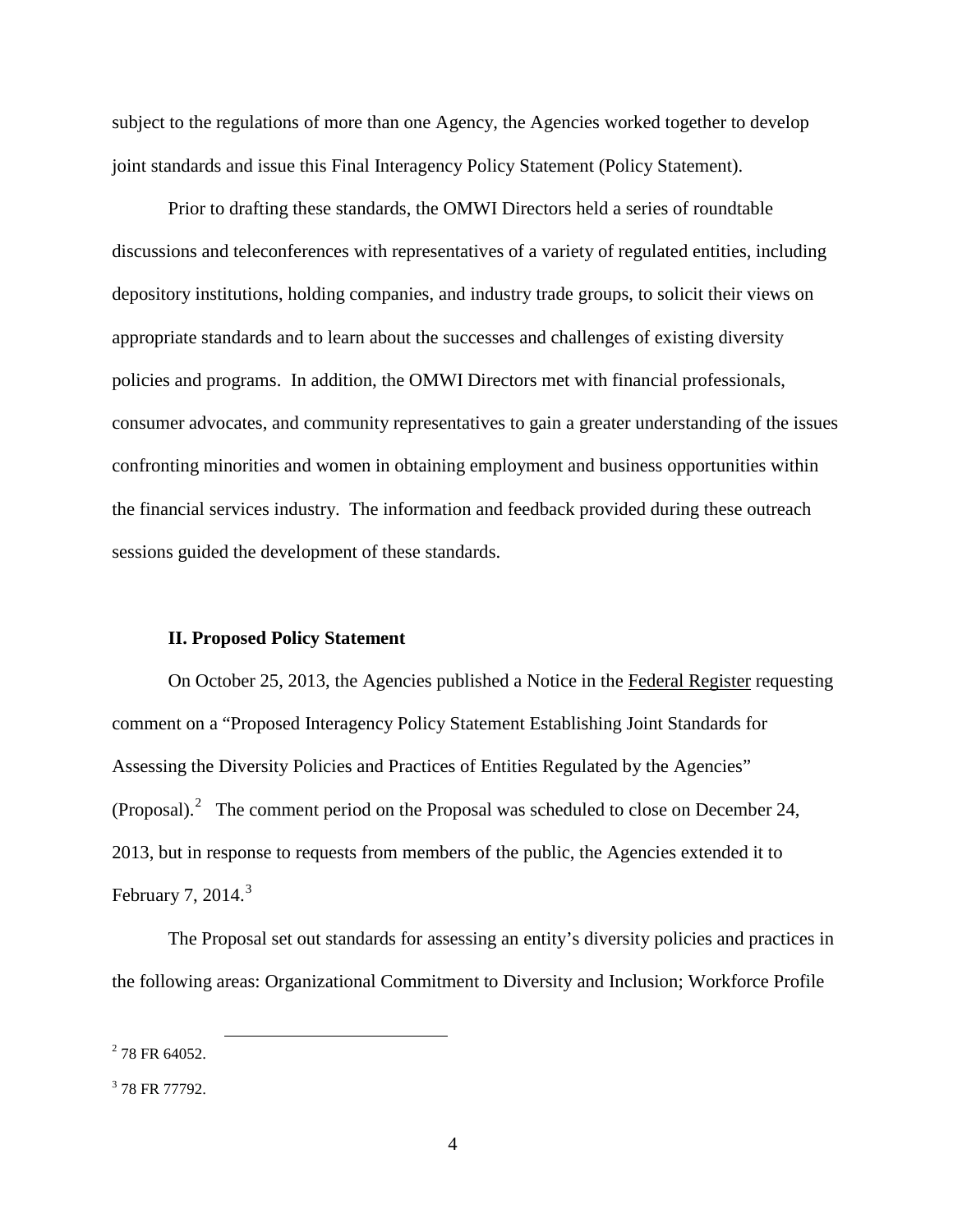and Employment Practices; Procurement and Business Practices – Supplier Diversity; and Practices to Promote Transparency of Organizational Diversity and Inclusion. These proposed standards reflected the leading policies and practices for advancing workforce and supplier diversity.

The Proposal also explained the Agencies' approach to assessments, noting that the assessment envisioned by the Agencies would not be a part of the examination or supervisory process. Instead, the Proposal provided that a "model assessment" would include a selfassessment by an entity of its diversity policies and practices using the proposed standards; voluntary disclosure of the self-assessment to the appropriate Agency; and publication by the entity of its diversity efforts, in order to increase the public's awareness and understanding. The Proposal also stated that the Agencies may periodically review this public information to monitor diversity and inclusion practices and reach out to regulated entities to discuss diversity and inclusion.

In drafting the proposed standards, the Agencies recognized that each entity has unique characteristics, such as its governance structure, workforce size, total assets, contract volume, geographic location, and community characteristics. To reflect this, throughout the Proposal, the Agencies stated that the standards may be tailored and used in a manner reflective of an individual entity's size and other characteristics. In developing the Proposal, the Agencies were also mindful of section  $342(b)(4)$  of the Act, which states that the directive to develop standards may not be construed to mandate any requirement on or otherwise affect the lending policies and practices of any regulated entity, or to require any specific action based on the findings of the assessment.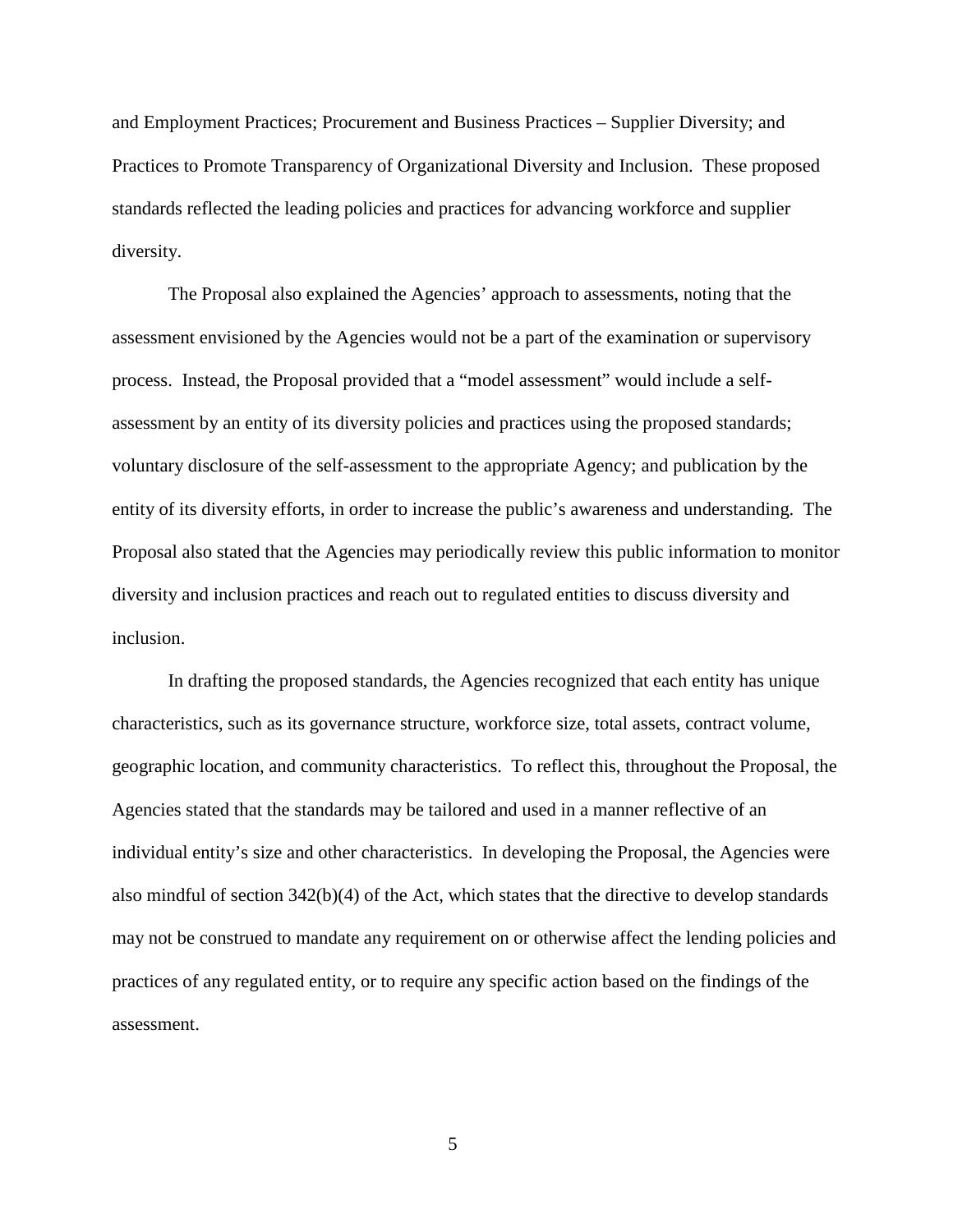### **III. Comment Summary and the Agencies' Response**

The Agencies collectively received more than 200 comments on the Proposal, although some commenters submitted either multiple comments or identical or substantially similar comments to multiple Agencies. The comments reflected the views of interested parties, including financial institutions, public interest organizations, trade associations and organizations, government officials, and other members of the public. In general, the commenters supported the concept of diversity and inclusion, particularly in the workforce. A number of commenters applauded the Agencies for jointly developing standards, while others commended the Proposal's flexible approach. Other commenters, however, expressed concern about the Proposal. Some urged the Agencies to withdraw the proposed standards, while others suggested specific changes to address certain issues.

The Agencies carefully considered all of these comments in formulating the final Policy Statement. The discussion below addresses significant issues that commenters raised and explains the changes to the Policy Statement.

#### **A. General Comments**

#### 1. Legal Effect

The Agencies received several comments that interpreted the Proposal to impose new legal requirements on regulated entities or to mandate specific actions. Some commenters argued that these requirements and mandates exceeded the Agencies' statutory authority and were unlawful. For example, several commenters interpreted references to "metrics" in the Proposal to require or strongly encourage quotas in hiring and contracting. Others expressed concern that the new requirements would impose a significant compliance burden, particularly on small entities. For example, some commenters interpreted the standards to require entities to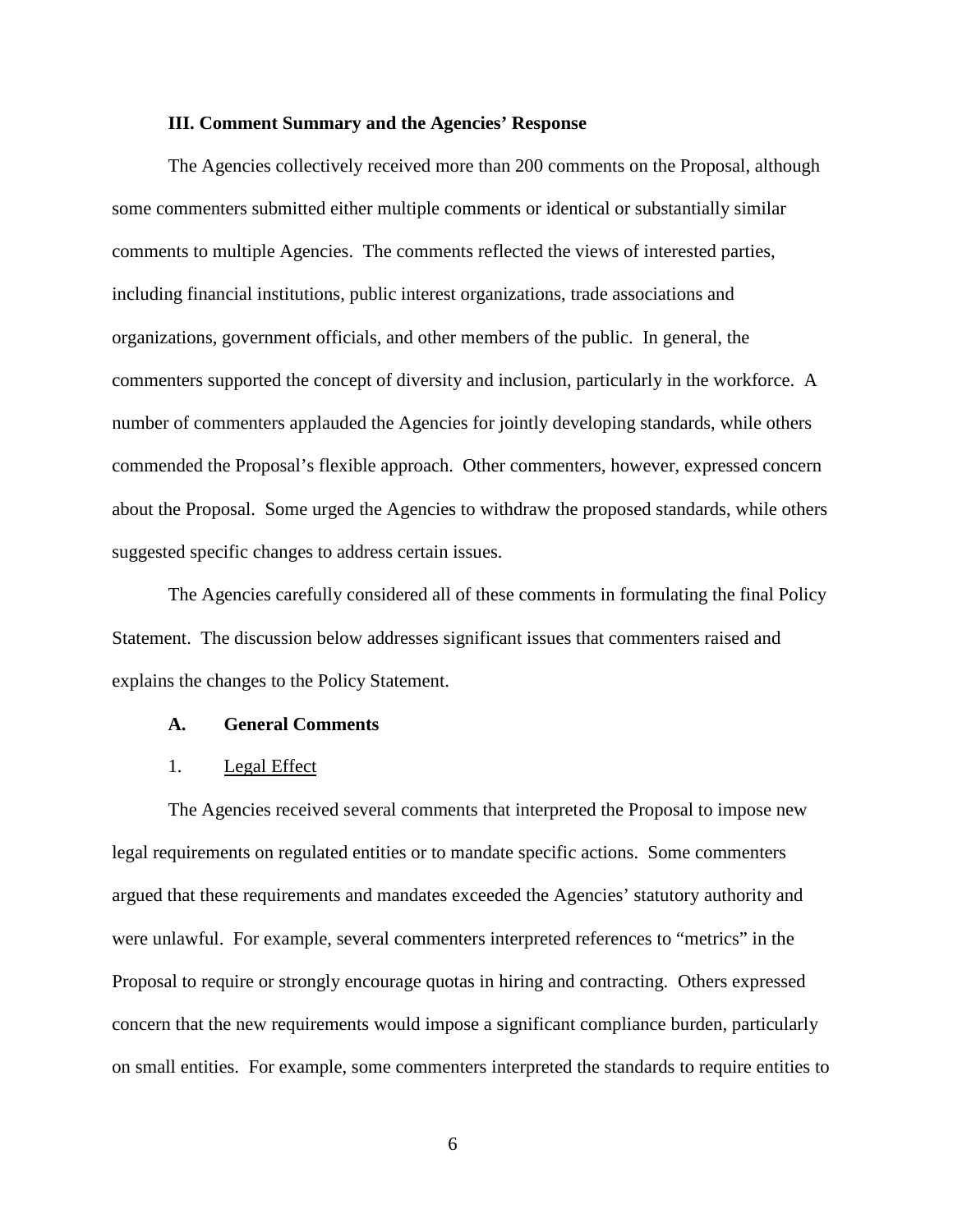develop methods for assessing supplier diversity, and they argued that this was unduly burdensome for small entities.

Other commenters stated that the Proposal used "prescriptive" language, from which they inferred that some level of compliance with the standards would be expected from regulated entities. These commenters urged the Agencies to draft the final standards as "recommendations" and clarify that the final Policy Statement is a guidance document. Another commenter requested that the Agencies frame the final Policy Statement as a "best practices" guide with which regulated entities were not required to comply.

In contrast, some commenters stated that the inclusion of new requirements or mandates in the standards was consistent with the plain language of section  $342(b)(2)(C)$ . For example, some commenters argued that the Agencies should require the regulated entities to provide them with information about their diversity policies and practices, including assessment information. Others stated that the congressional intent of section 342 was to promote diversity and inclusion to the maximum extent possible and noted that the Proposal sets only minimum standards.

In light of these comments, it is clear that Agencies need to provide additional guidance about the intended legal effect of the final Policy Statement. To this end, the Agencies have added the following language: "This document is a general statement of policy under the Administrative Procedure Act, 5 U.S.C. 553. It does not create new legal obligations. Use of the Standards by a regulated entity is voluntary." The Agencies believe that this will clarify the confusion noted above.

### 2. Meaning of "Diversity"

Several commenters raised questions about the meaning of "diversity," which the Proposal did not define. A few commenters requested the Agencies define the term to avoid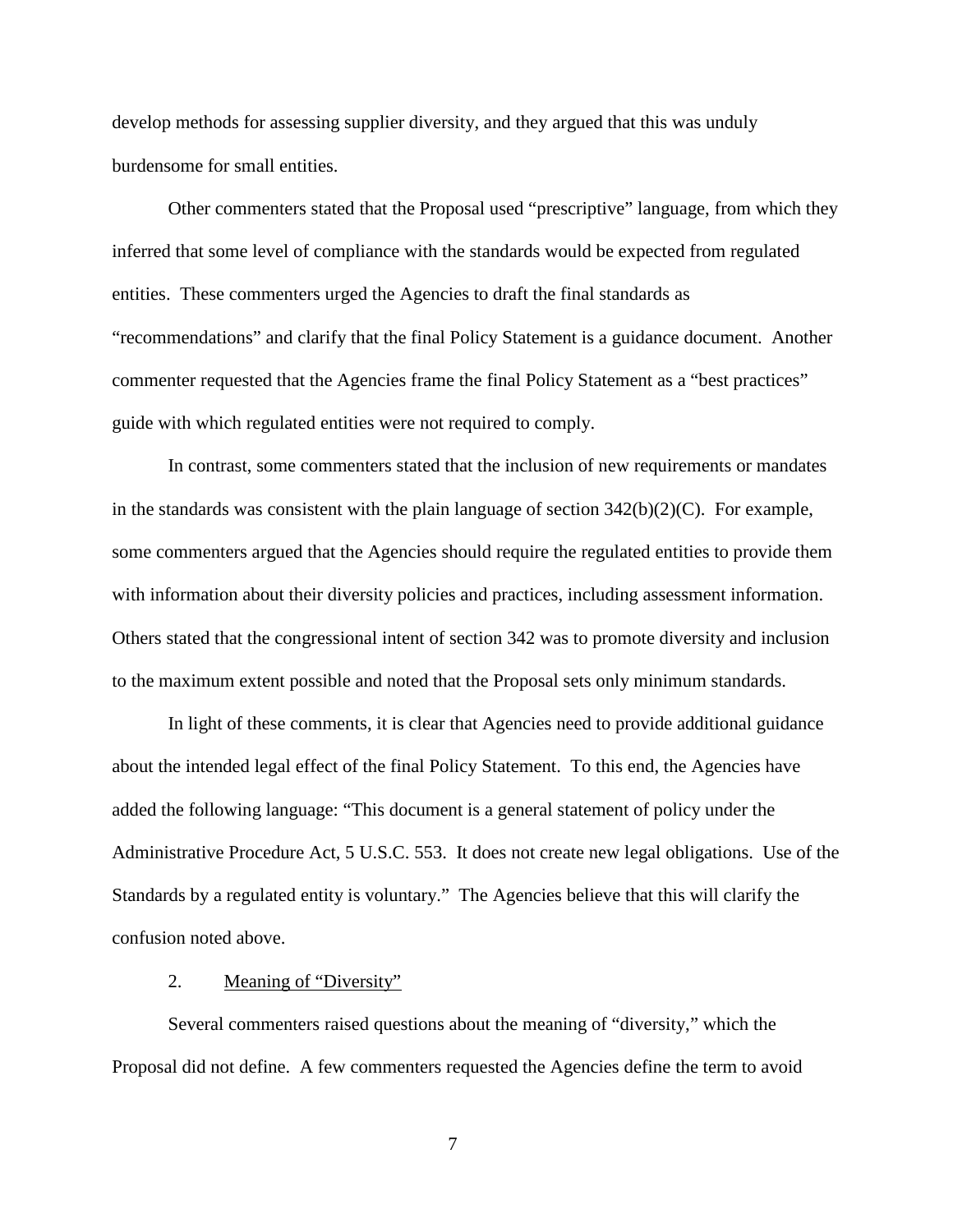differing interpretations, with one commenter stating that the standards would not be useful in the absence of a definition. Several commenters suggested definitions, ranging from a definition limited to minorities and women to an expanded definition that would include individuals with disabilities, veterans, and lesbian/gay/bisexual/transgender (LGBT) individuals. Another commenter recommended also defining "inclusion," to make clear that the goal of diversity is not met by simply hiring a diverse group.

The Agencies agree that the term "diversity" should be defined. They also believe it should both reflect the general focus in section 342 on minorities and women and provide flexibility to regulated entities that define the term more broadly. Accordingly, the final Policy Statement provides that "diversity" refers to "minorities … and women." For purposes of this definition, "minority" is defined as Black Americans, Native Americans, Hispanic Americans, and Asian Americans, which is consistent with the definition of "minority" in section 342(g)(3) of the Act*.* 

The final Policy Statement also states that this definition of diversity "does not preclude an entity from using a broader definition with regard to these standards." This language is intended to be sufficiently flexible to encompass other groups if an entity wants to define the term more broadly. For example, a broader definition may include the categories referenced by the Equal Employment Opportunity Commission (EEOC) in its Employer Information Report EEO-1 (EEO-1 Report), $4$  as well as individuals with disabilities, veterans, and LGBT individuals.

<span id="page-7-0"></span> <sup>4</sup> Private employers with 100 or more employees and federal contractors and first-tier subcontractors with 50 or more employees that have a contract or subcontract of \$50,000 or more, or serve as depository of Government funds in any amount, are required by Title VII of the Civil Rights Act of 1964 to collect data on employment diversity and file an EEO-1 Report with the EEOC.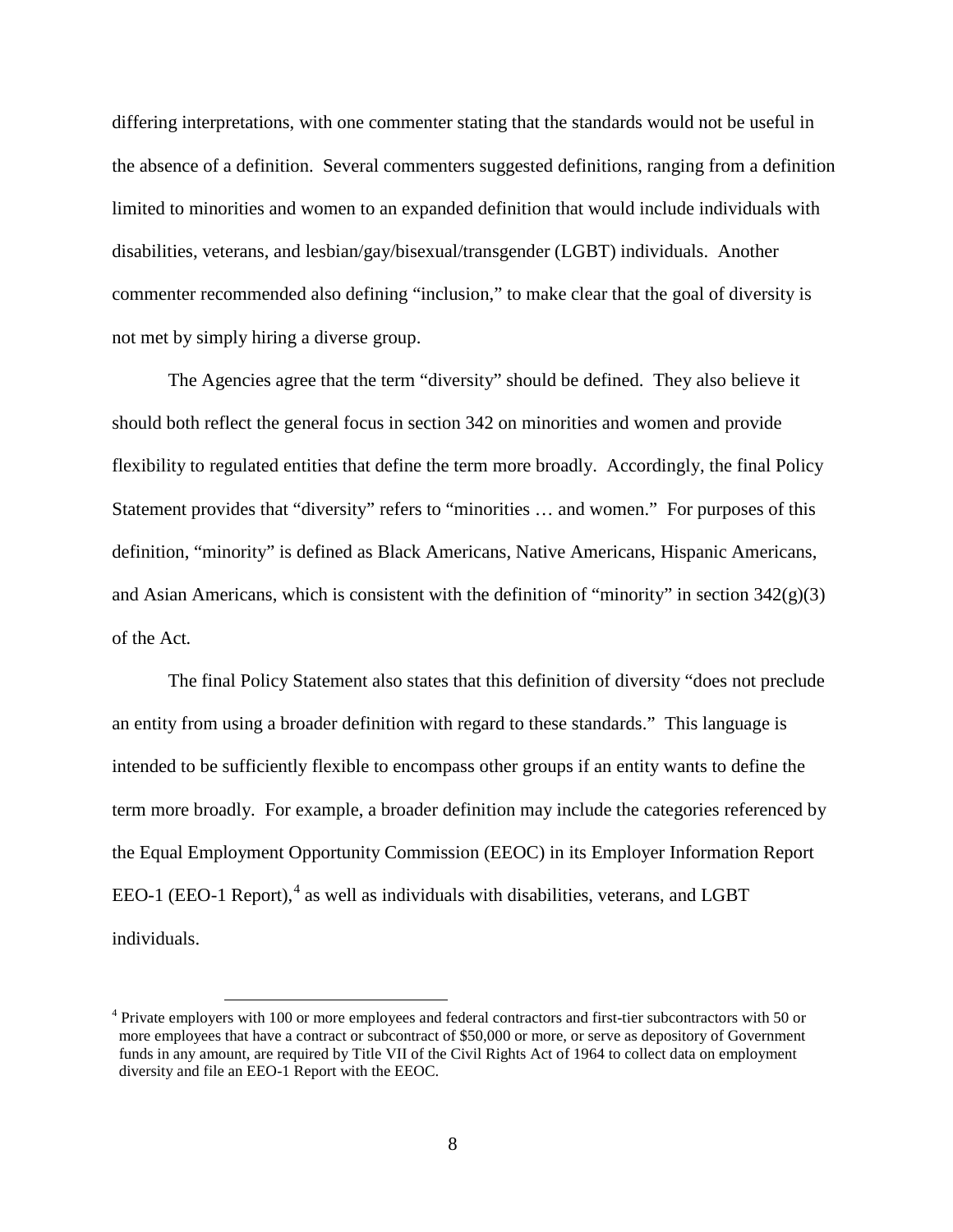The Agencies also agree that the concept of inclusion is important to include in these standards because current leading practices advocate an inclusive culture as essential in the support of diversity and inclusion programs. Therefore, the final Policy Statement defines "inclusion" to mean a process to create and maintain a positive work environment that values individual similarities and differences, so that all can reach their potential and maximize their contributions to an organization."

### 3. Applicability to Small Entities

Although the Proposal encouraged the use of the standards "in a manner reflective of the individual entity's size and other characteristics," the Agencies received questions and comments about how the standards apply or are relevant to small entities. Some commenters stated that the Proposal offered a "one-size fits all approach" and should be replaced with standards that reflect the unique structure of small entities. Another commenter noted that many small regulated entities do not have boards of directors, Web sites, or other attributes referenced in the Proposal. According to this commenter, even with the Proposal's caveat that the standards may be tailored for small entities, these organizations would be at a disadvantage when measuring their policies and practices in light of the proposed standards. Others suggested that the Policy Statement expressly carve out entities below a certain size, such as those with fewer than 100 employees or those that do not file EEO-1 Reports.

These comments demonstrate that the Agencies need to clarify how the standards are relevant to and may be used by small entities. Therefore, the final Policy Statement states, "The

The EEO-1 Report defines race and ethnicity categories as Hispanic or Latino; White (Not Hispanic or Latino); Black or African American (Not Hispanic or Latino); Native Hawaiian or Other Pacific Islander (Not Hispanic or Latino); Asian (Not Hispanic or Latino); American Indian or Alaska Native (Not Hispanic or Latino); and Two or More Races (Not Hispanic or Latino). [http://www.eeoc.gov/employers/eeo1survey/2007instructions.cfm.](http://www.eeoc.gov/employers/eeo1survey/2007instructions.cfm)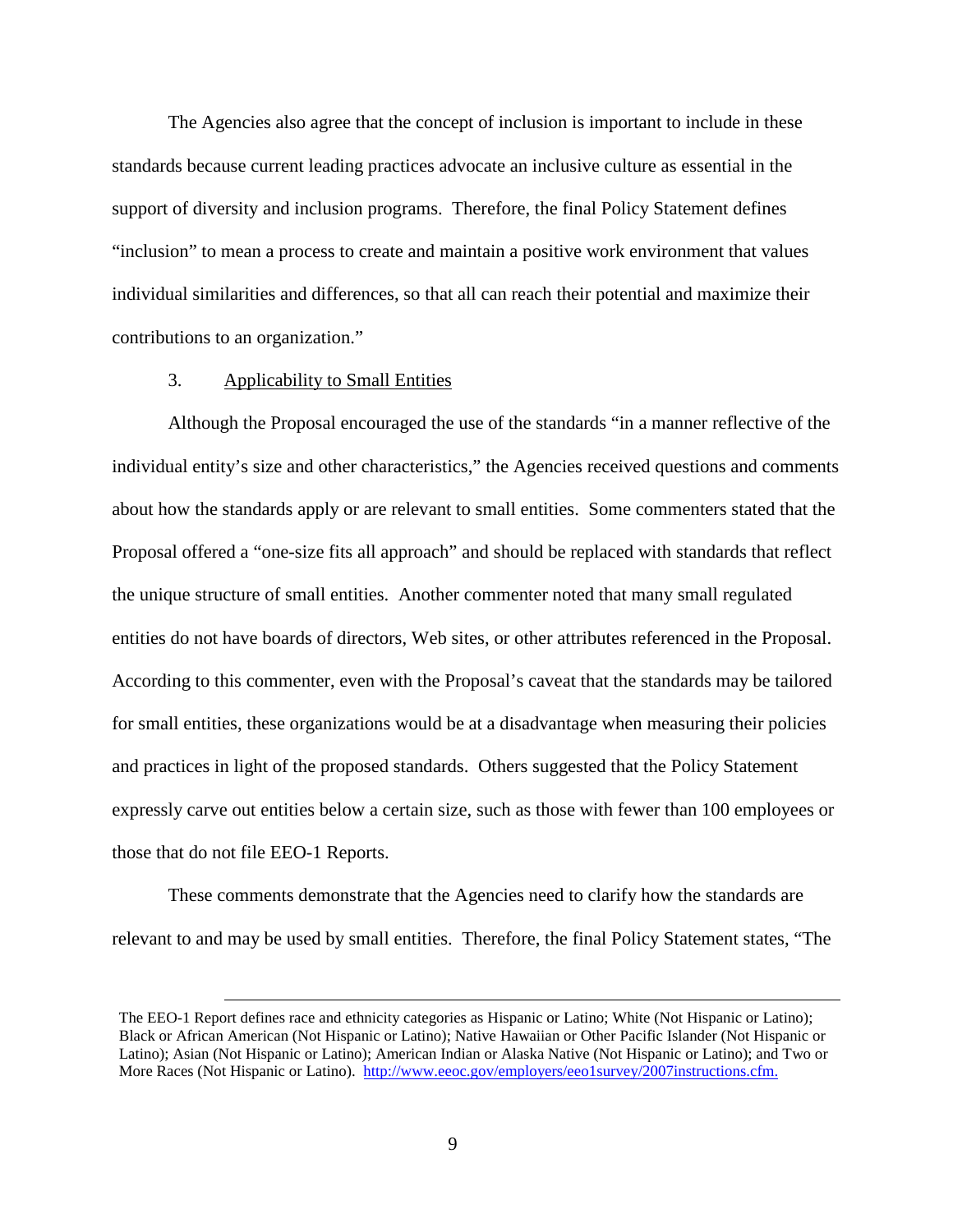Agencies recognize that each entity is unique with respect to characteristics such as its size, location, and structure. When drafting these standards, the Agencies focused primarily on institutions with more than 100 employees. The Agencies know that institutions that are small or located in remote areas face different challenges and have different options available to them compared to entities that are larger or located in more urban areas. The Agencies encourage each entity to use these standards in a manner appropriate to its unique characteristics."

# 4. Extraterritorial Application

A few commenters requested that the Agencies clarify whether the standards apply to a regulated entity's foreign operations. These commenters observed that many regulated entities operate internationally and that the concept of diversity varies from country to country. They advocated that regulated entities be allowed the flexibility to include or exclude foreign operations when conducting an assessment. In response, the final Policy Statement clarifies that the final standards address an entity's U.S. operations. This does not, however, preclude a multinational entity from also using these standards to undertake a broader assessment of its organization.

### **B. Comments on the Joint Standards**

#### 1. Organizational Commitment to Diversity and Inclusion

The first set of standards in the Proposal addressed the role and importance of an entity's senior leadership in promoting diversity and inclusion across an organization. These standards described the policies and practices that demonstrate the commitment of an entity's senior leadership to diversity and inclusion in both employment and contracting, as well as to fostering a corporate culture that embraces diversity and inclusion.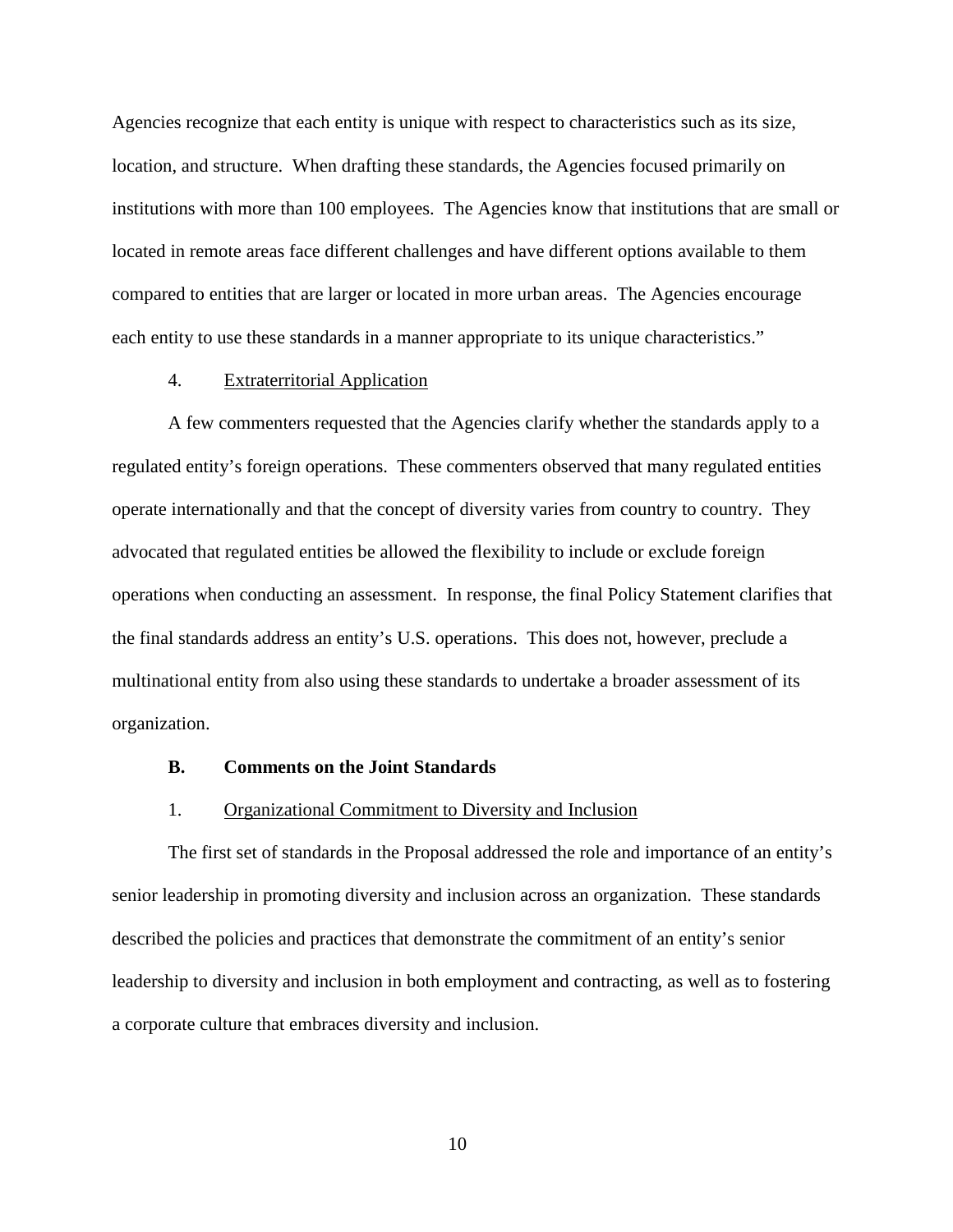Commenters were generally supportive of including standards to assess an organization's commitment, with several referencing the importance of diversity and inclusion in their own organizations. Some commenters noted that an organization's commitment to diversity and inclusion can provide a competitive advantage. Another stated that, while an institution's commitment to diversity is important, each regulated entity should be allowed to demonstrate this commitment in its own way and cautioned against assuming that extensive and formalized policies demonstrate an organization's commitment to diversity. This commenter noted, as an example, that it would be more appropriate for community banks to apply their efforts to community outreach rather than to creating documentation to show compliance.

Several commenters recommended changes to these standards. One commenter suggested adding language stating that diversity and inclusion are best served when an entity assigns senior leadership to these initiatives and provides this leadership with the appropriate resources. Another commenter suggested that the standards specify the appropriate credentials for the personnel responsible for an entity's diversity efforts, such as experience, a proven track record, and the ability to help others understand and embrace diversity efforts.

The Agencies are encouraged that the commenters generally acknowledge how essential organizational commitment is to advancing diversity and inclusion. The Agencies also agree that the senior official responsible for an entity's diversity and inclusion efforts preferably should have relevant knowledge and experience, and they have revised this standard to reflect this change. Otherwise, the final standards on Organizational Commitment to Diversity and Inclusion are consistent with the Proposal.

## 2. Workforce Profile and Employment Practices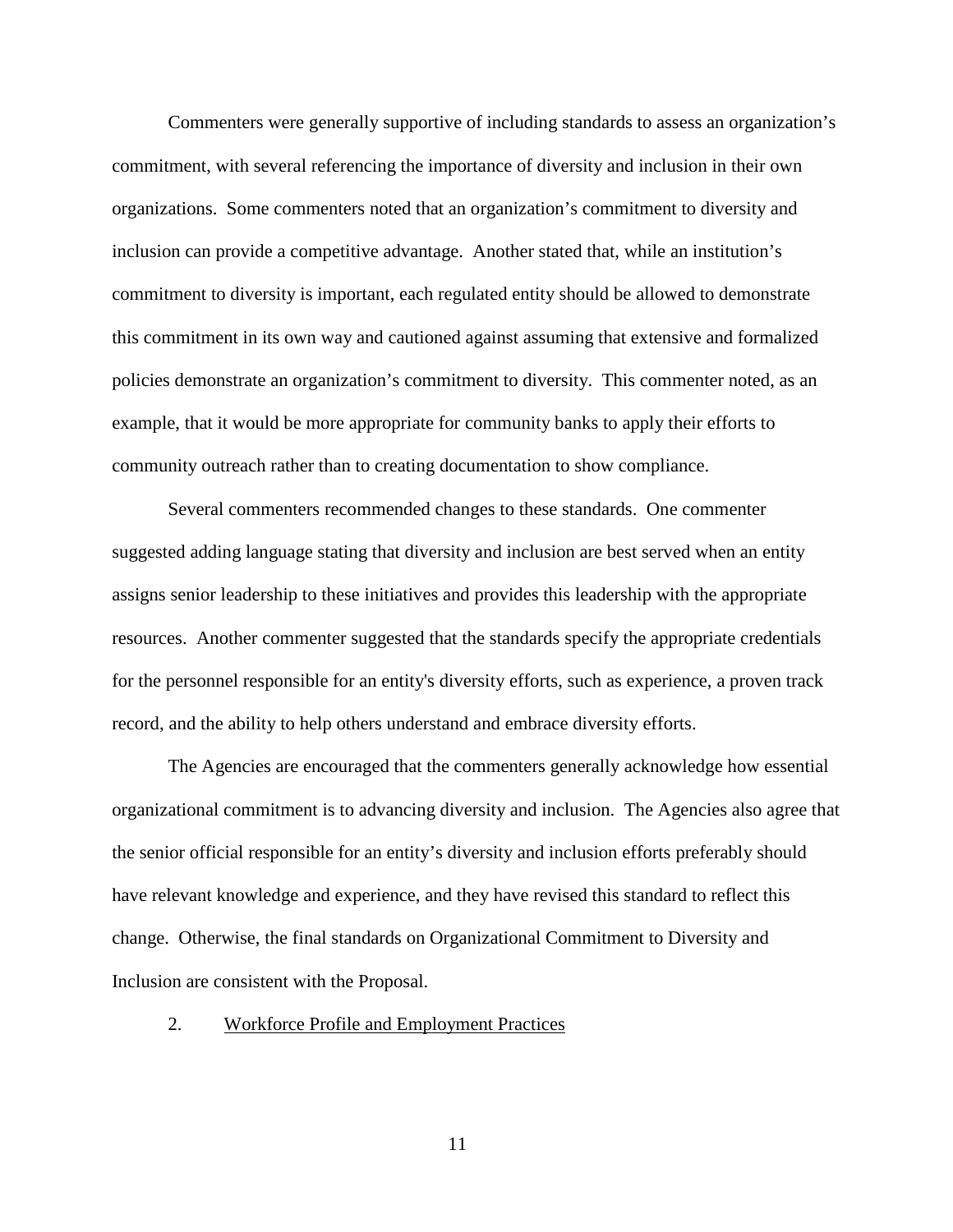The Proposal provided examples of how an entity could promote the fair inclusion of minorities and women in its workforce and noted that many entities evaluate their business objectives using analytical tools to track and measure workforce inclusiveness. It set out standards to assess an entity's workforce profile and employment practices, which included using the data prepared in connection with EEO-1 Reports and Affirmative Action Plans  $(AAPs)$ ,  $5$  as well as other metrics. The standards also addressed whether an entity holds its management accountable for these efforts and creates diverse applicant pools for workforce opportunities when hiring from both within and outside of an organization.

Several commenters expressed concern about using the EEO-1 Report data for this purpose, pointing out that it provides a purely numerical view of workforce diversity and gives little insight into the impact of diversity efforts. One commenter suggested that EEO-1 Report data should constitute, at most, a small element of a more holistic view of an entity's diversity practices. This commenter recommended that the Agencies revise the standards to focus on an entity's diversity efforts and to take into account: industry-specific considerations; the relevant labor market; and ongoing efforts to facilitate, promote and increase diversity. Other commenters observed that EEO-1 Report data does not address concepts of diversity that are broader than gender, race, and ethnicity or the extent of diversity within an entity's management and senior management ranks.

Still other commenters were concerned that references in the Proposal to "metrics," as a tool for evaluating and assessing workforce diversity and inclusion efforts, could be interpreted to encourage or require the unlawful use of quotas, classifications, or preferences. These commenters recommended that the Agencies revise the standards to clarify that the purpose of

<span id="page-11-0"></span><sup>&</sup>lt;sup>5</sup> AAPs are required of certain government contractors and monitored by the Office of Federal Contract Compliance Programs.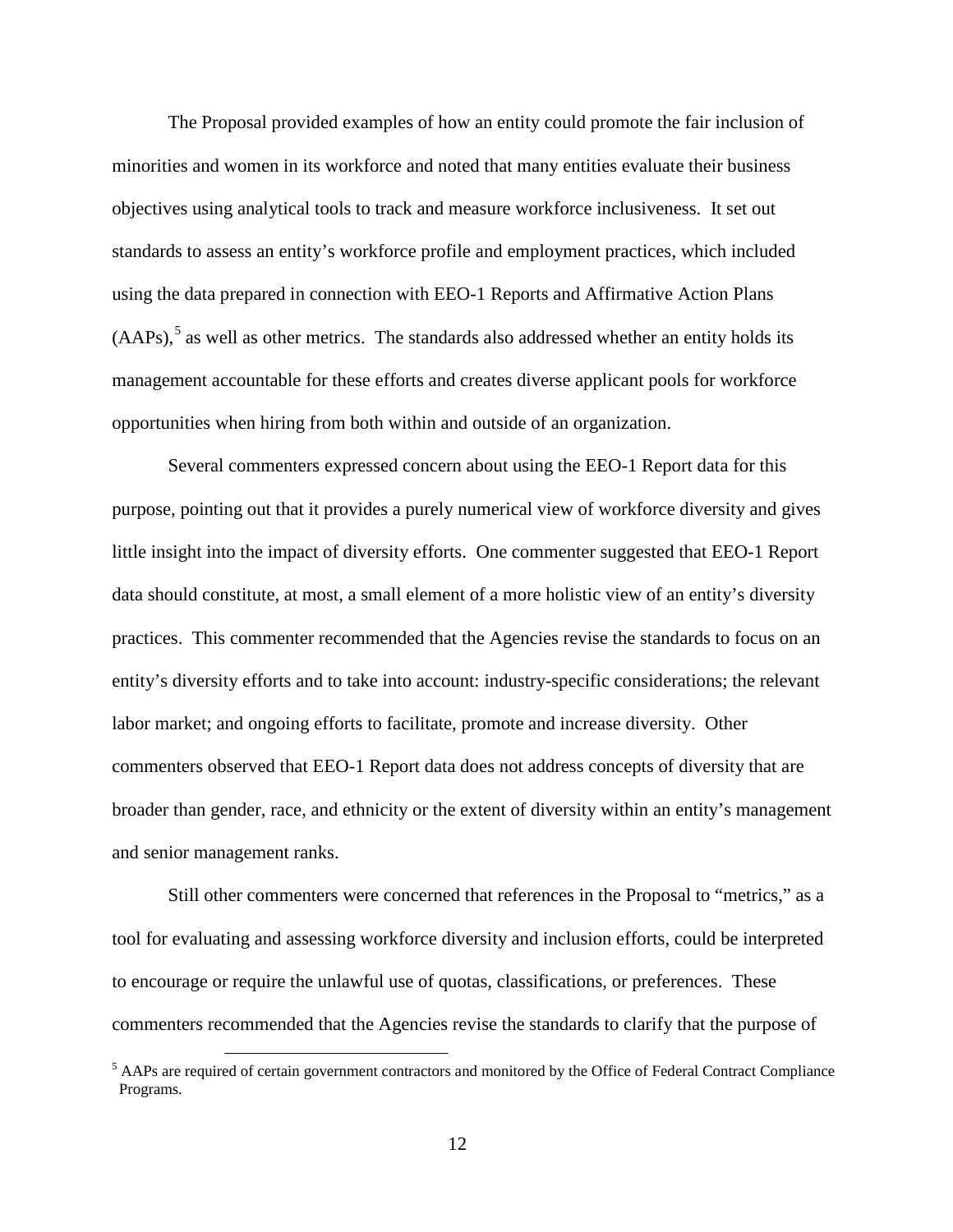metrics is not to force certain outcomes and that the standards are not intended to encourage or require an entity to undertake an assessment based on numerical goals, metrics, or percentages.

Commenters also addressed the specific standard that would hold an entity's management accountable for diversity and inclusion efforts. One commenter stated that it is not clear who this standard is intended to cover and what constitutes accountability. Another commenter argued that this standard is overbroad and implies that regulated entities are required to include diversity and inclusion measurements in the performance evaluations of all management personnel. This commenter also expressed concern that this requirement could lead to unlawful employment decisions focused on achieving quotas and suggested that only the senior-level official(s) responsible for overseeing and directing diversity efforts, not all management personnel, should be held accountable. Another group of commenters observed, however, that accountability may be achieved most effectively by linking an entity's diversity and inclusion efforts to its leaders' performance assessments and compensation.

In the final Policy Statement, the Agencies have retained the reference to EEO-1 Report and AAP data. The Agencies recognize that the information generated from these sources is limited, particularly for entities with large workforces and those that broadly define diversity. However, this information may provide a baseline that a company may find useful. To address commenters who expressed concern that the data coming from these particular sources is limited or narrow, the Agencies have added a statement to encourage entities to use other analytical tools that they may find helpful. Finally, due to a change in how the Agencies organized the final standards, the discussion about EEO-1 data, AAP data, and other analytical tools is located in the introduction to this set of standards and not in the standards themselves.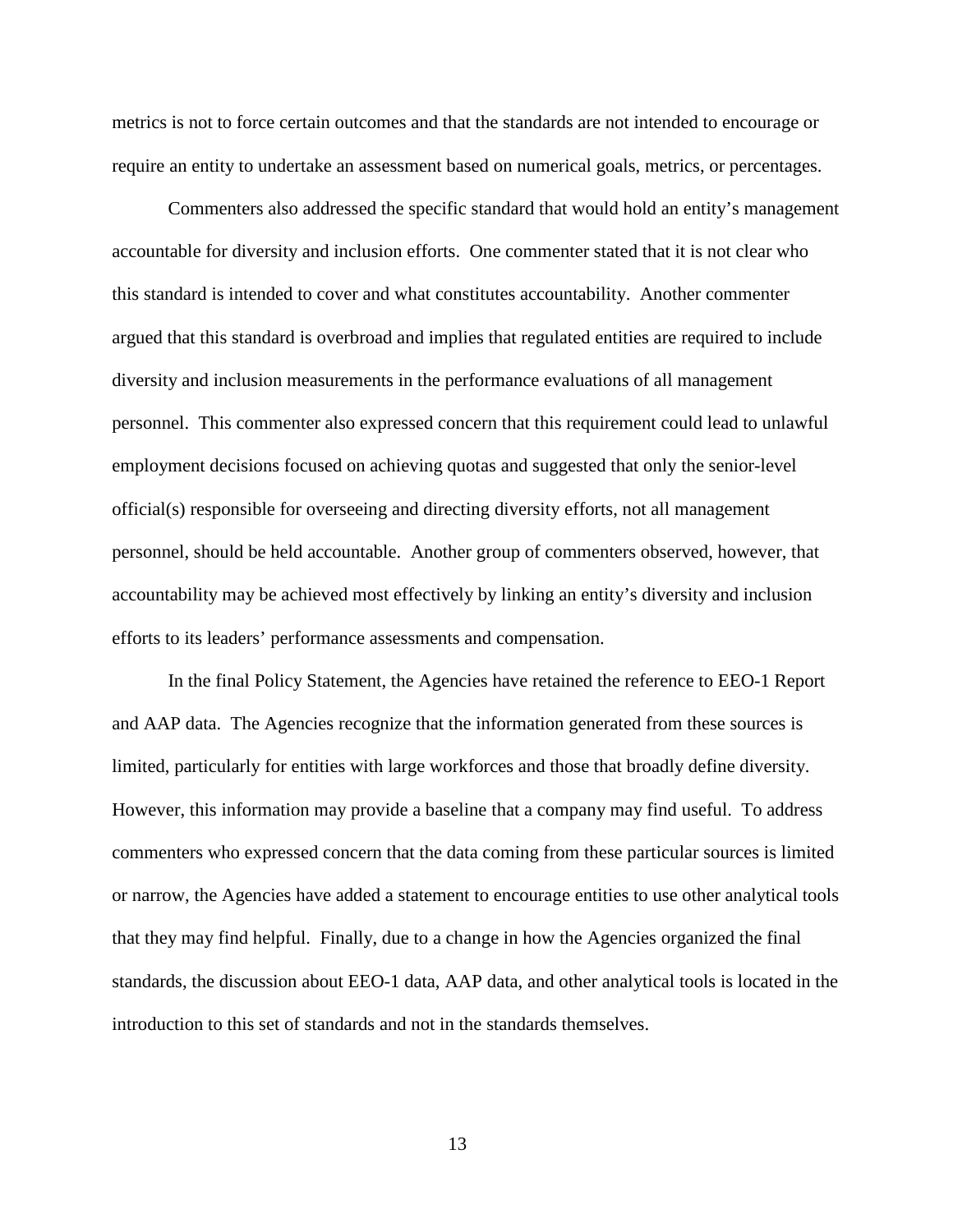With respect to references to "metrics," the Agencies continue to believe that quantitative data is valuable for evaluating diversity and inclusion but know that qualitative data and information also can provide useful material for this purpose. In order to clarify that both types of resources are important, the Agencies have revised the final standards to reflect the importance of both quantitative and qualitative measurements.

With respect to the concern expressed by some commenters that the proposed standards could be interpreted to encourage or require the unlawful use of quotas, classifications, or preferences for personnel actions, the Agencies note that they did not intend to require or encourage unlawful usage. That said, the collection and use of data on race, gender, and ethnicity for self-evaluation is not unlawful. To address this confusion, however, the Agencies added to the Policy Statement a new standard providing that the "entity implements policies and practices related to workforce diversity and inclusion in a manner that complies with all applicable laws." The final Policy Statement also includes another new standard, which provides that the "entity ensures equal employment opportunities for all employees and applicants for employment and does not engage in unlawful employment discrimination based on gender, race, or ethnicity." The Agencies believe that together, these new standards will address confusion about whether the standards encourage or require the unlawful use of quotas, classifications, or preferences.

Finally, the Agencies retained the proposed standard that referenced management accountability but have clarified that this standard applies to all levels of management. The Agencies believe that management accountability at all levels is an important factor to consider when evaluating workforce diversity and employment practices. In addition, the final standards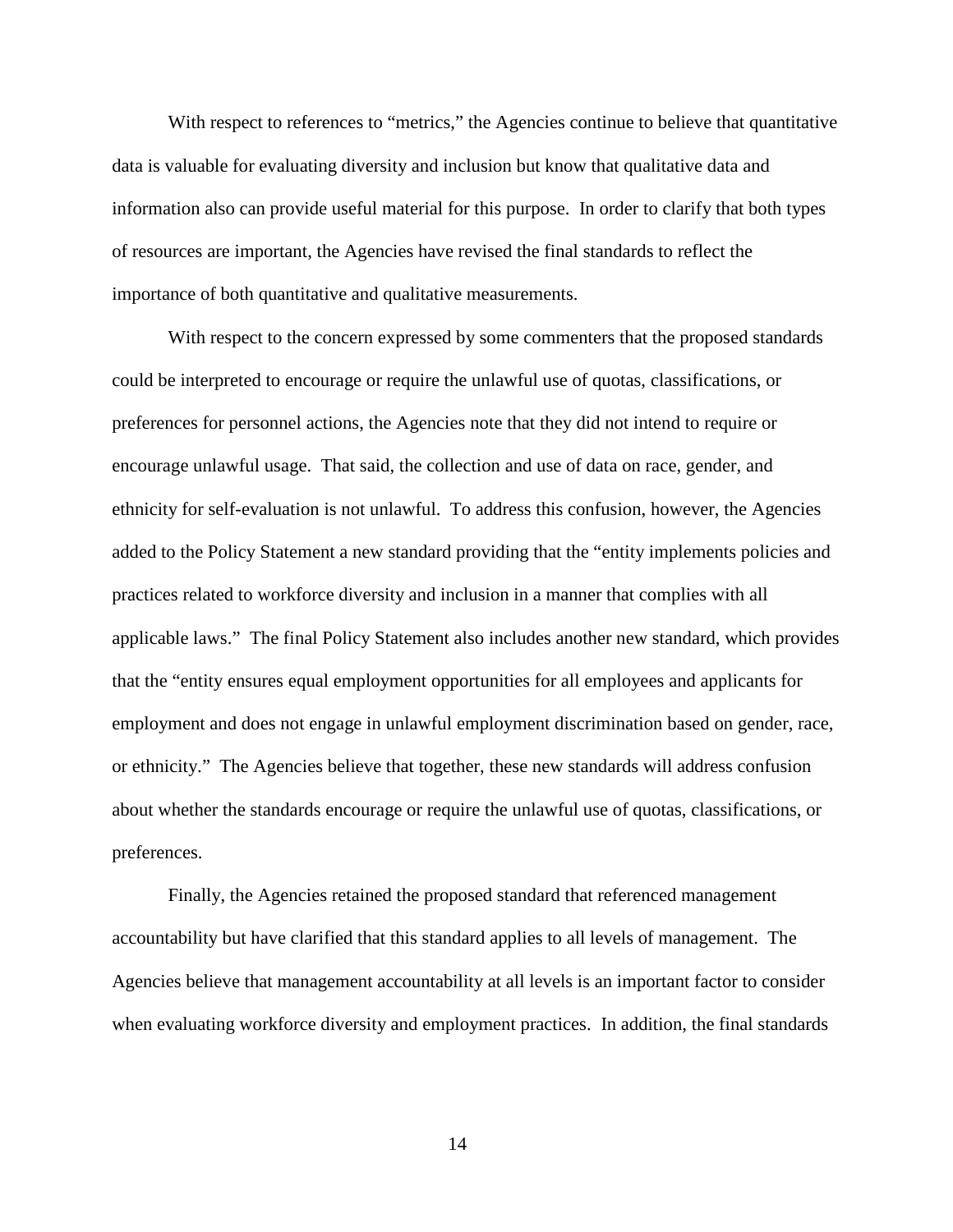provide an example of one manner of addressing management accountability for diversity and inclusion efforts.

### 3*.* Procurement and Business Practices – Supplier Diversity

The third set of standards included in the Proposal addressed the leading practices related to supplier diversity. These included a supplier diversity policy that provides a fair opportunity for minority-owned and women-owned businesses to compete for procurement of business goods and services; methods to evaluate and assess supplier diversity (which may include metrics and analytics); and practices that promote a diverse supplier pool.

The Agencies received many comments on this set of standards. Several commenters argued that the scope of  $342(b)(2)(C)$  is limited to diversity in employment practices and, therefore, the Agencies exceeded their statutory authority by proposing supplier diversity standards. Others argued that these standards would unlawfully compel the use of private funds to promote diversity. Another group of commenters supported these standards and noted that entities with a commitment to diversity and inclusion often have supplier diversity programs. These commenters stated that supplier diversity can contribute to an entity's efficiency and innovation, reflect its customer base, promote growth and development, and support job creation and economic development. Additional commenters urged the Agencies to include stronger or additional standards on this topic. For example, some encouraged the Agencies to set targets for the percentage of an entity's procurement dollars that should be spent with diverse vendors and to establish other quantifiable measures to ensure the full and fair inclusion of diverse suppliers.

After careful consideration of these comments, the Agencies have elected not to make any substantive changes to the standards for policies and practices related to supplier diversity. The Agencies believe that consideration of an entity's supplier diversity policies and practices is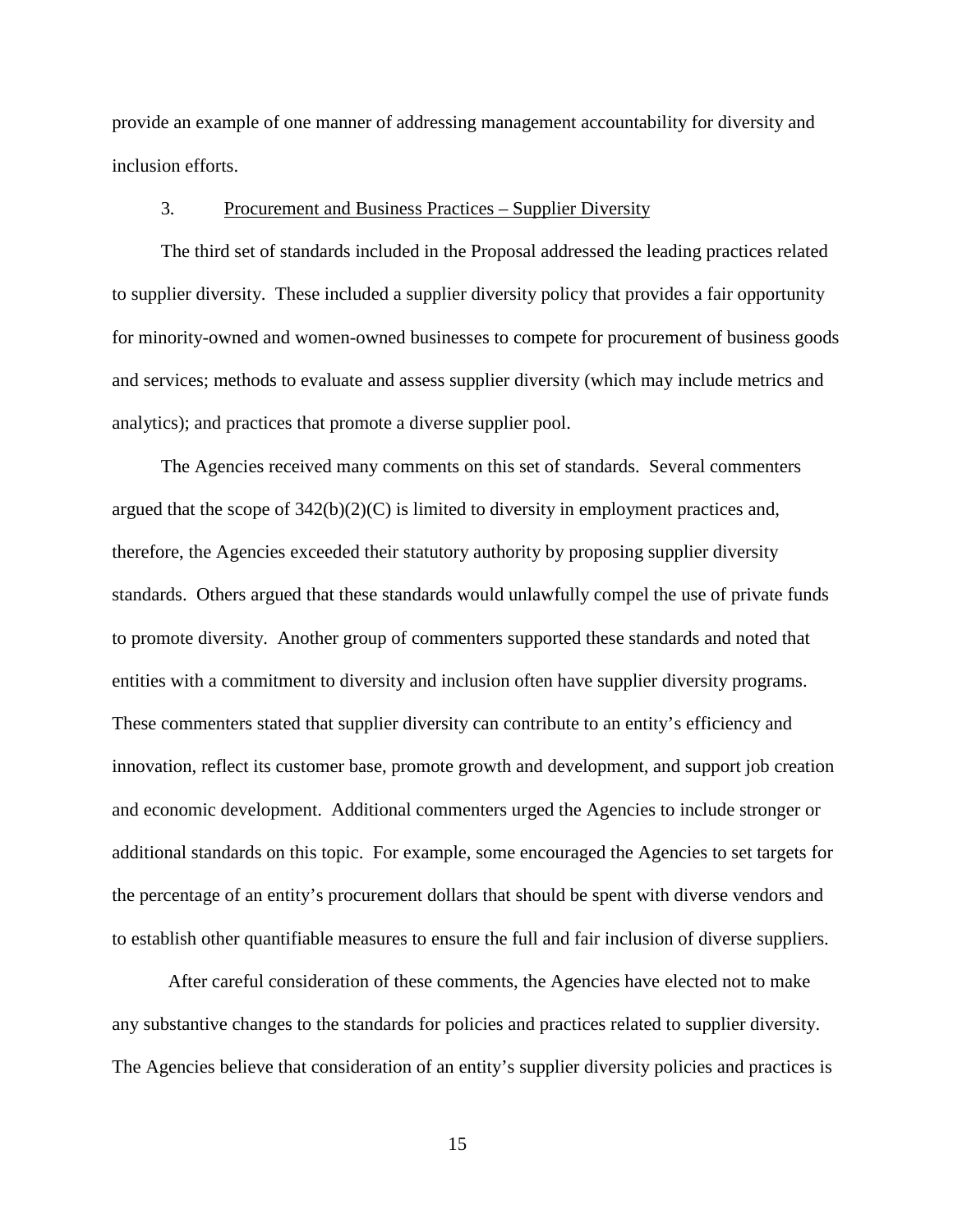within the scope of section  $342(b)(2)(C)$  and is appropriate for a comprehensive self-assessment. The Agencies do not believe, however, that it is appropriate for them to dictate quantifiable targets for supplier diversity and have not included targets in the final Policy Statement.

### 4. Practices to Promote Transparency

As explained in the Proposal, transparency of an entity's diversity and inclusion program promotes the objectives of section 342. Transparency and publicity are important because they give members of the public information to assess an entity's diversity policies and practices. Accordingly, the Proposal included standards setting out the leading practices in this area, which include the entity making information about its diversity and inclusion strategic plans, commitment, and progress available to the public.

Several commenters supported the goal of transparency, arguing that it is critical to the fair and efficient manner in which our financial markets operate. They also believe that transparency provides valuable information to an entity's management, employees, prospective employees, customers, and investors, as well as to the general public. In contrast, other commenters expressed concern that these standards would be interpreted to encourage or require the release of proprietary, privileged or confidential information and compromise an entity's competitive position. This concern, they argued, would create a disincentive for an entity to conduct a self-assessment. Another commenter argued that these standards are unnecessary because regulated entities can achieve diversity and inclusion without disclosing this information, while others noted that many entities already publish information about their diversity and inclusion efforts.

The Agencies believe that the goals of section 342 can be best achieved when an entity is transparent with respect to its diversity and inclusion efforts and progress. They believe that the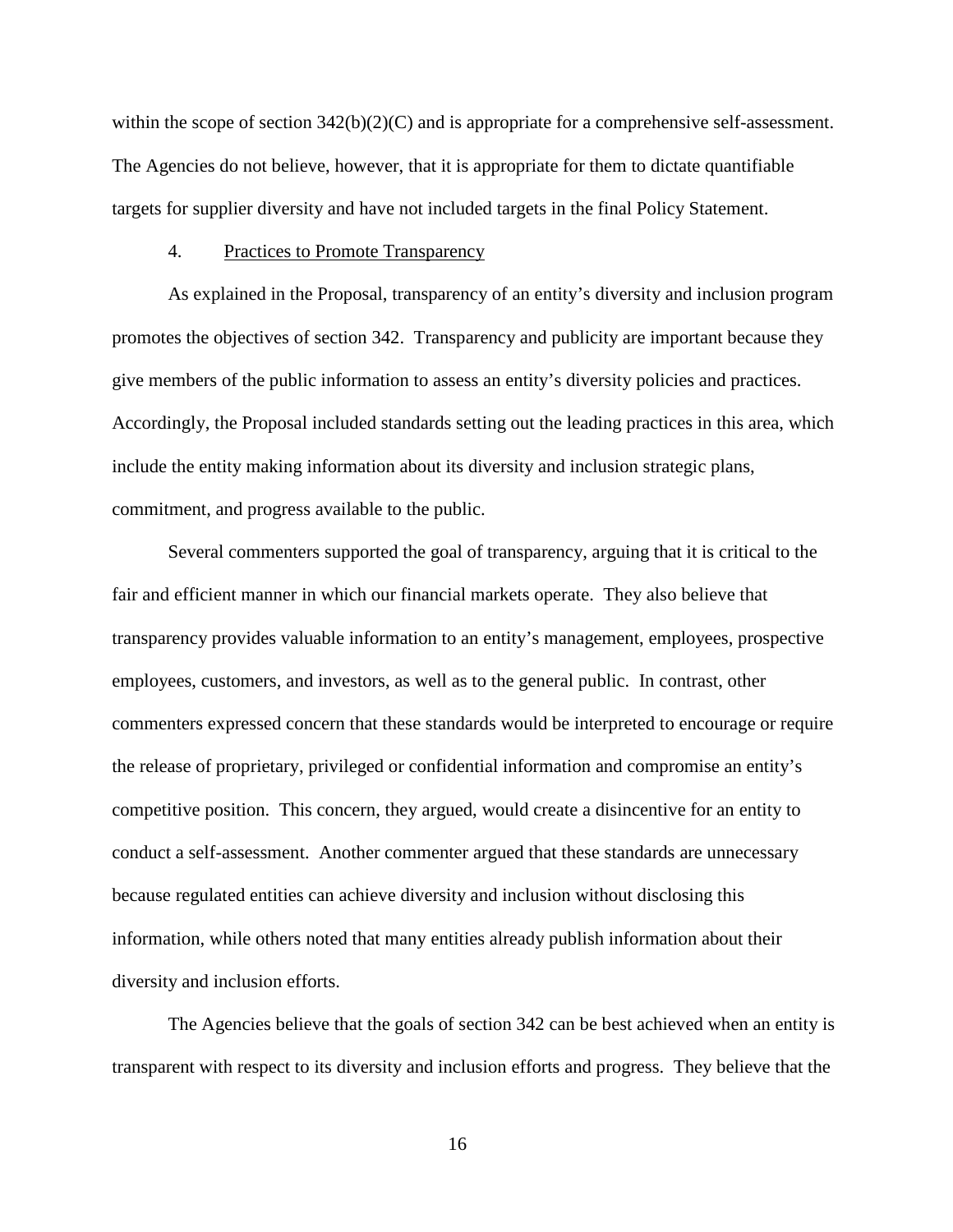proposed standards accomplished this goal in the appropriate manner and have included them in the final Policy Statement with no material changes.

## 5. Entities' Self-Assessment

The Proposal included a section entitled "Proposed Approach to Assessment," in which the Agencies explained that in a "model assessment," a regulated entity would use the standards to undertake a self-assessment, disclose the self-assessment and other relevant information to the appropriate Agency, and share with the public its efforts to comply with the standards. The Agencies received many comments on this section.

# *a. Implementation Comments*

A number of commenters requested more information on the frequency of selfassessments. To address this, the final Policy Statement provides that an entity with successful diversity policies and practices conducts a self-assessment annually and monitors and evaluates its performance under its diversity policies and practices on an ongoing basis. An annual review and ongoing monitoring are consistent with both leading practices and other types of business assessments.

Other commenters asked for clarification on where a regulated entity should submit its assessment data and recommended that the Agencies designate a "lead" agency for this purpose. In the final Policy Statement, the Agencies clarify that entities that choose to share their selfassessment information with their regulator may provide it to the OMWI Director of the entity's primary federal financial regulator.<sup>[6](#page-16-0)</sup> The primary federal financial regulator will share

<span id="page-16-0"></span> $6$  In the case of institutions identified in 12 U.S.C. 1813(q), the primary federal financial regulator is the 'appropriate federal banking agency' identified in that section. For credit unions, the primary federal financial regulator is the NCUA. For brokers, dealers, transfer agents, investment advisers, municipal advisors, investment companies, selfregulatory organizations (including national securities exchanges, registered securities associations, registered clearing agencies, and the Municipal Securities Rulemaking Board), nationally recognized statistical rating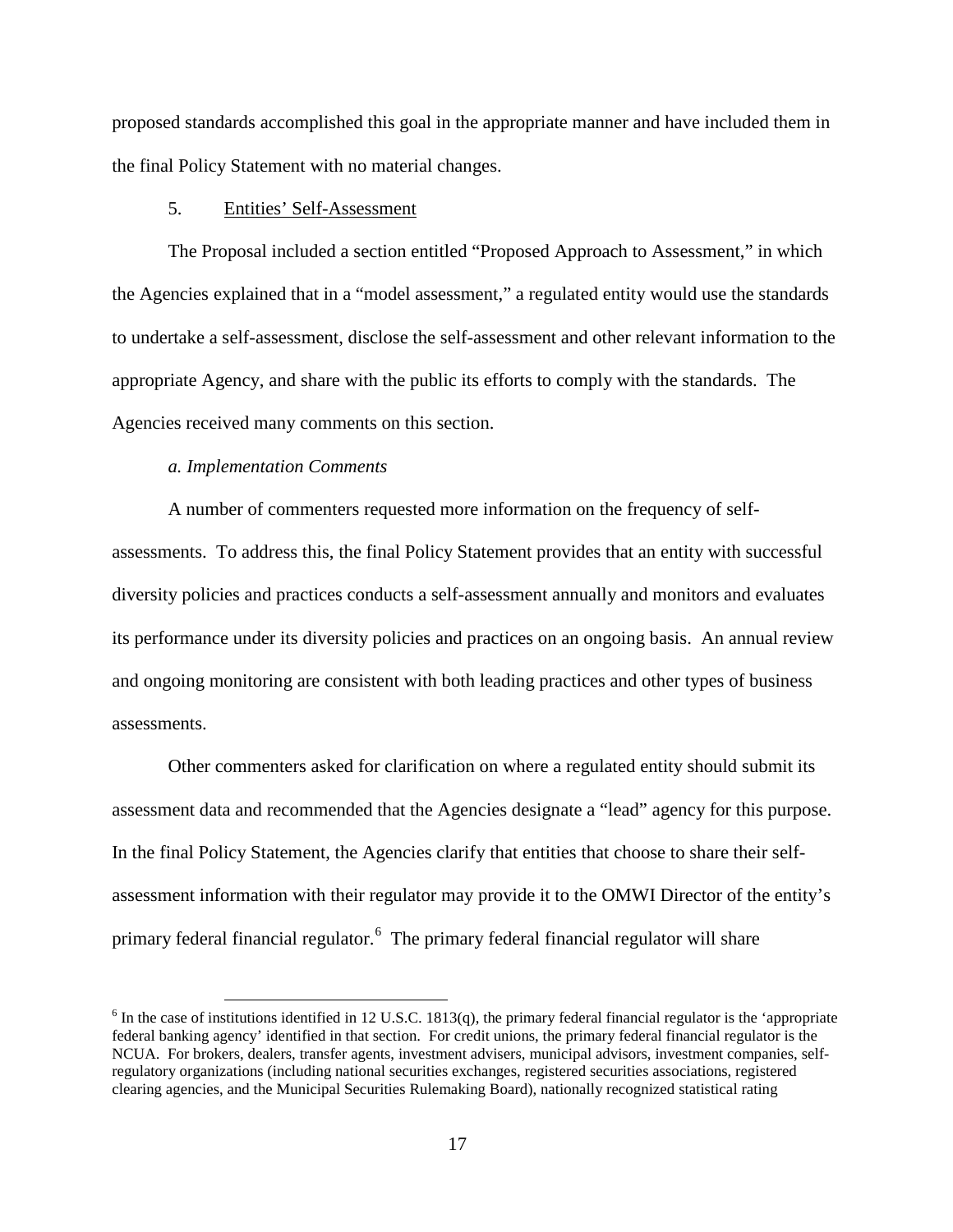information with other Agencies when appropriate to support coordination of efforts and to avoid duplication.

Finally, to assist entities in viewing the final Policy Statement as an integrated whole, the model assessment concepts introduced in this section of the Proposal are now a fifth set of standards entitled "Entities' Self-Assessment."

### *b. Self-Assessments*

 $\overline{a}$ 

The Agencies received many comments on the Proposal's description of a model assessment as a "self-assessment." Some commenters viewed a self-assessment as a reasonable interpretation of statutory intent, while others asserted that it was the only permissible interpretation. Others expressed concern with the concept of an entity conducting its own assessment and questioned whether this approach either would undermine regulatory oversight or was inconsistent with the statute. Some commenters suggested that the Agencies were required by statute to conduct the assessments.

In the final Policy Statement, the Agencies have retained the self-assessment approach to assessments. While it is clear to the Agencies that the statute contemplates that assessments will take place, they interpret the statutory language as ambiguous with respect to who should conduct the assessments or the form that assessments should take. The Agencies also believe that the entities are in the best position to assess their own diversity policies and practices and that these self-assessments can provide entities with an opportunity to focus on areas of strength and weakness in their own policies and programs.

#### *c. Disclosure of Assessment Information to the Agencies*

organizations, securities information processors, security-based swap dealers, major security-based swap participants, security-based swap execution facilities, and securities-based swap data repositories, the primary federal financial regulator is the SEC. For any other entity that meets the definition of 'covered person' under 12 U.S.C. 5481(6), the primary federal financial regulator is the CFPB.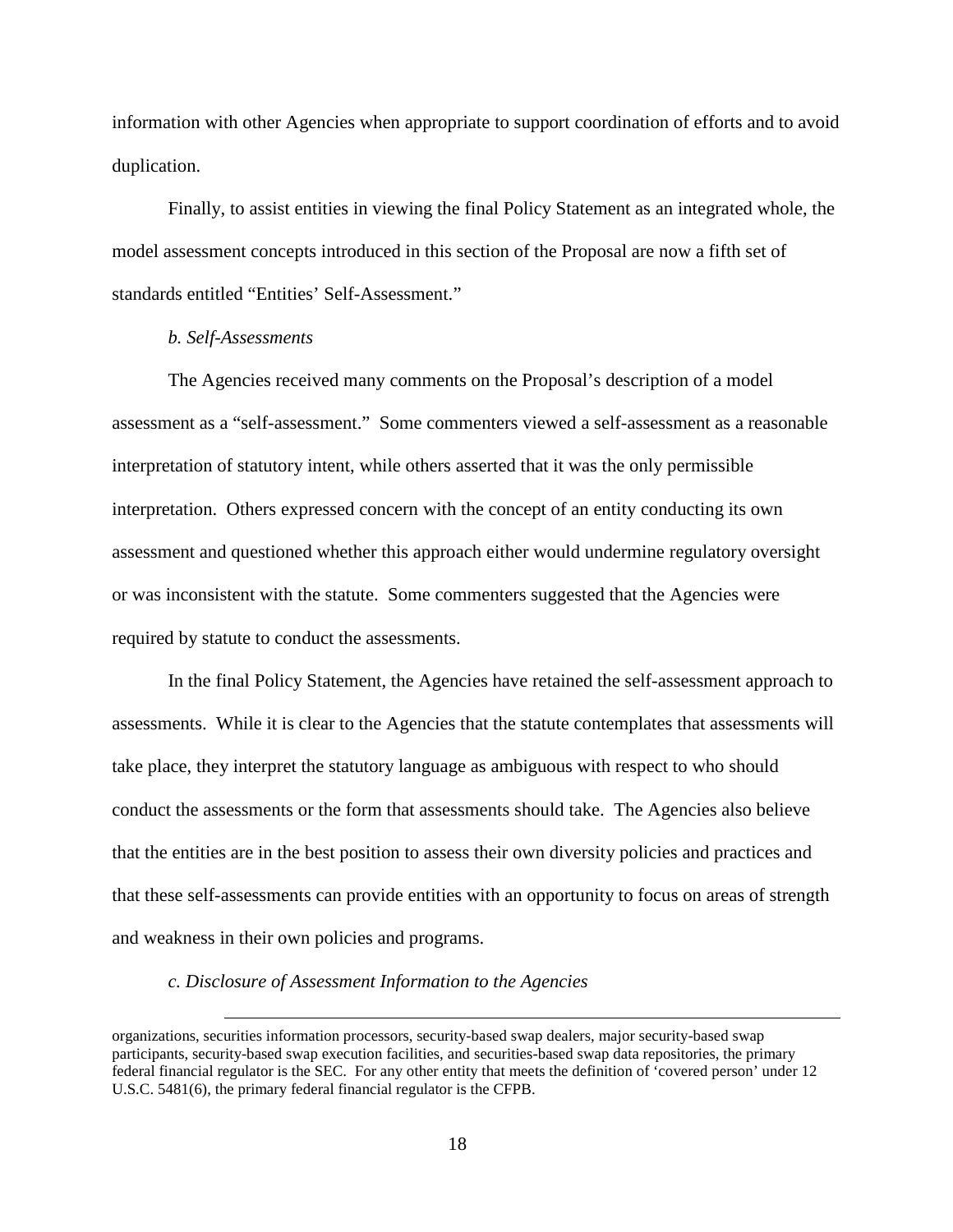The Agencies received many comments about the Proposal's "disclosure" component of a model assessment. Some commenters argued that by encouraging disclosure, the Agencies would discourage candid self-assessments. Another group of commenters was concerned about protecting the confidentiality of disclosed information and recommended including a safe harbor in the final standards to protect the disclosed information from release.

Other commenters interpreted the statute to mandate disclosure and rejected the idea of a voluntary disclosure. One of these commenters argued that "voluntary disclosure" conflicted with congressional intent, as evidenced by the section  $342(b)(4)$  statement that nothing in the directive to develop standards may be construed to require any specific action based on the findings of the assessment. This commenter argued that the phrase "findings of the assessment" in the statutory language indicates that the Agencies will obtain assessment information from the regulated entities and, therefore, the disclosure cannot be voluntary.

One commenter expressed concern that the permissiveness of voluntary disclosures would invite the regulated entities to disregard the Agencies and treat their oversight as optional and irrelevant. This commenter expressed concern that very few regulated entities would share their assessment information with the Agencies unless they were required to do so. Another commenter noted that financial institutions have been required to disclose information on lending practices, including lending by ethnic group, since 1975 pursuant to the Home Mortgage Disclosure Act and that this requirement has provided transparency without endangering the institutions.

With respect to the final Policy Statement, the Agencies view a voluntary scheme as more consistent with the framework set out by the statute, and therefore, the final Policy Statement provides for voluntary disclosure. Nevertheless, the final Policy Statement reflects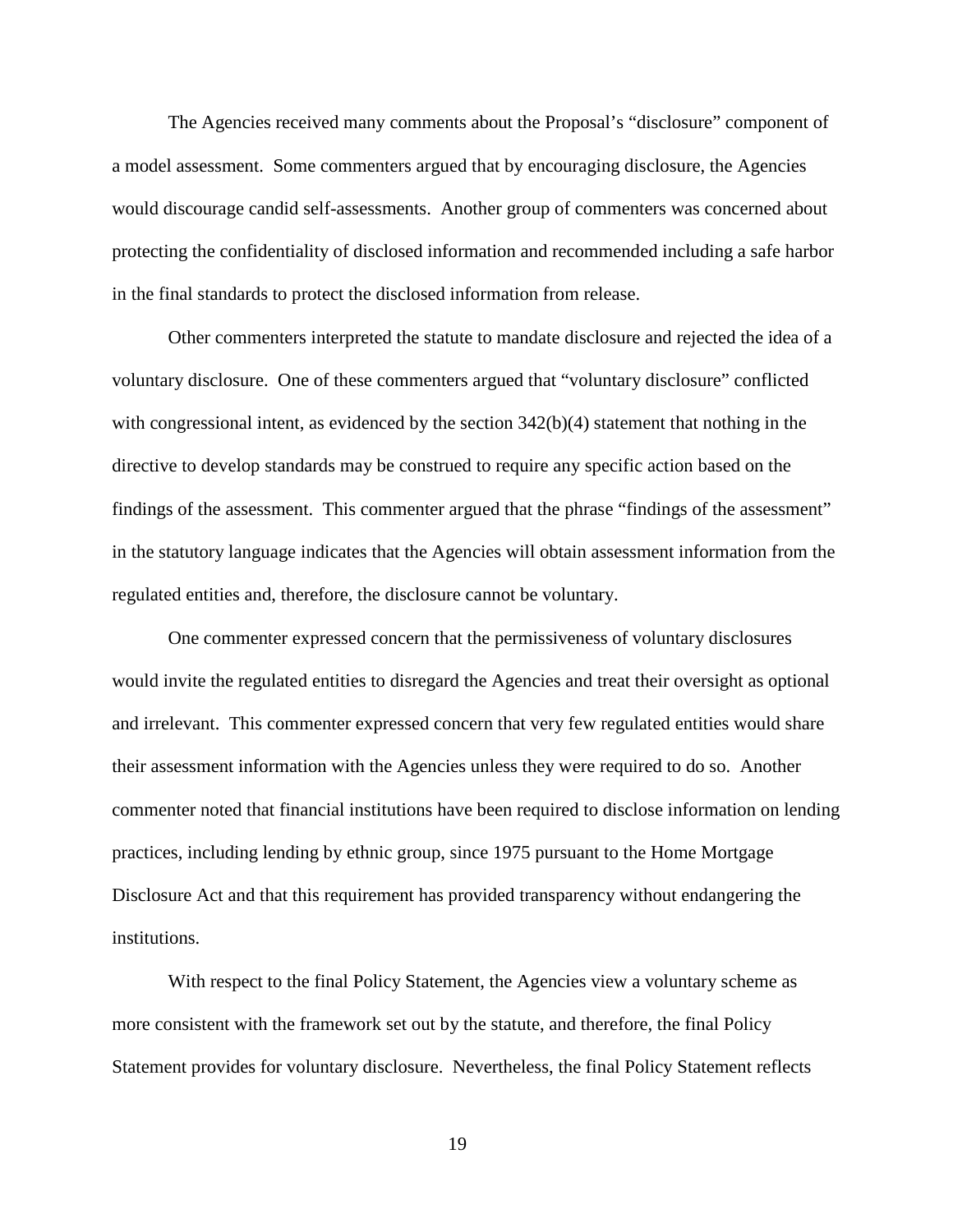leading practices with respect to transparency by encouraging the entities to disclose assessment information to the Agencies. Entities submitting information may designate such information as confidential commercial information as appropriate, and the Agencies will follow the Freedom of Information Act in the event of requests for particular submissions.

### *d. Entities' Disclosure of Assessment Information to the Public*

Finally, the Agencies received comments about the Proposal's provision encouraging entities to disclose to the public information about their efforts to comply with the standards. Some commenters supported this public disclosure, asserting that it was necessary to increase public accountability. Others argued that an entity that elects to publish information about its diversity progress may not undertake an honest self-assessment of this progress. Other commenters stated that public disclosures which focus on metrics may have the unintended consequence of encouraging numerical targets, rather than diversity and inclusion. These commenters also stated that publicly disclosing certain information could expose an entity to potential liability or reveal trade secrets.

In the final Policy Statement, the Agencies have retained the concept of an entity publicly displaying information regarding its efforts with respect to the standards. As noted above, disclosure reflects leading practices with respect to transparency. In addition, the final Policy Statement, consistent with the Proposal, also does not specify the types of information that regulated entities might consider making publicly available. The Agencies believe the regulated entities should have discretion to decide the type of information and the level of detail to share publicly.

## 6. Use of Assessment Information by Agencies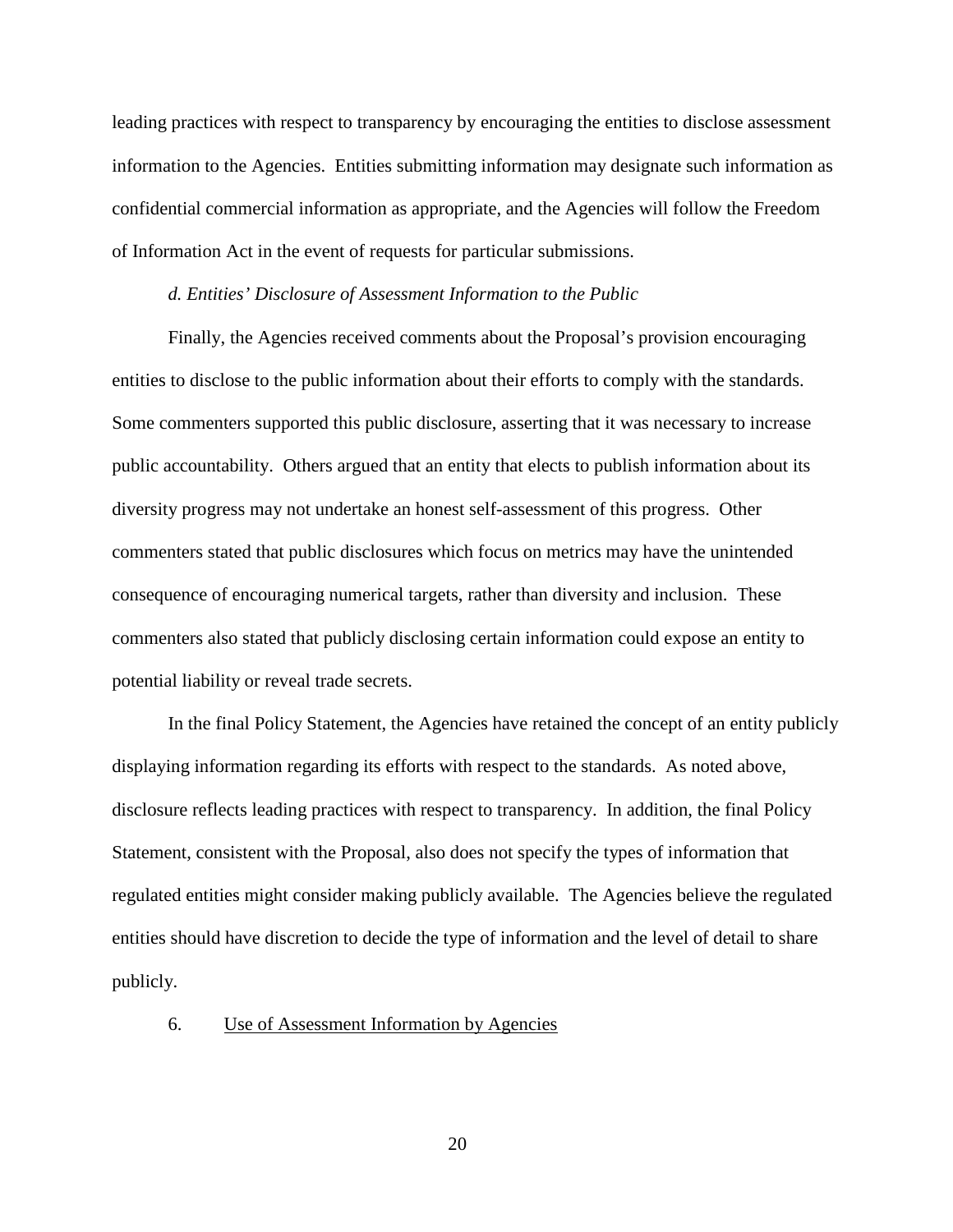In describing the model assessment, the Proposal stated that the Agencies would monitor the information submitted to them as a resource in carrying out their diversity and inclusion responsibilities. It also stated that the Agencies may periodically review entities' public information to monitor diversity and inclusion practices. The Agencies may contact entities and other interested parties to discuss diversity and inclusion practices and methods of assessment. The Agencies did not receive any specific or material comments on these statements.

In the final Policy Statement, these concepts are retained. The final Policy Statement states that the Agencies may publish information disclosed to them provided they do not identify a particular entity or individual or disclose confidential business information in an effort to balance concerns about confidentiality of information with the importance of sharing information.

#### Paperwork Reduction Act of 1995

The Paperwork Reduction Act of 1995 (PRA)<sup>[7](#page-20-0)</sup> generally provides that a federal agency may not conduct or sponsor a collection of information unless the Office of Management and Budget (OMB) has approved the collection and the agency has obtained a valid OMB control number. Furthermore, no person may be subject to a collection of information unless the collection displays a valid OMB control number. These provisions apply to any collection of information, regardless of whether the responses to the collection are voluntary or mandatory.

PRA requires an agency to provide the public and other agencies with an opportunity to comment on any proposed information collection. This helps to ensure that: the public understands the agency's collection and instructions; respondents provide the requested data in the desired format; reporting burden (time and financial resources) is minimized; interested

<span id="page-20-0"></span> <sup>7</sup> 44 U.S.C. 3501 *et seq.*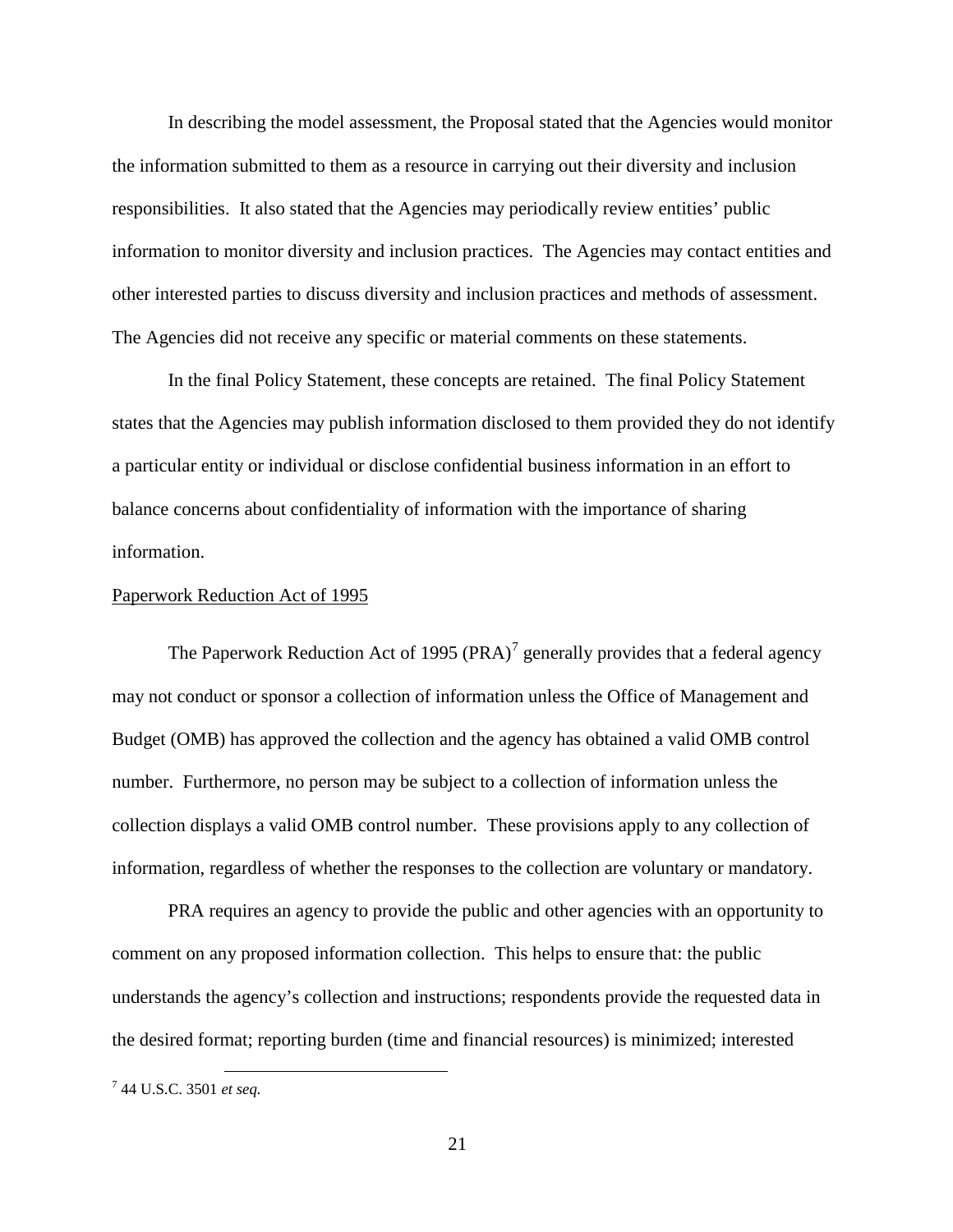parties understand the collection instruments; and the agency can properly assess the impact of its information collection on respondents.

This Policy Statement Establishing Joint Standards for Assessing the Diversity Policies and Practices of Entities Regulated by the Agencies contains a collection of information within the meaning of the PRA. The Agencies intend to submit this new collection of information to OMB for review and approval in accordance with the PRA and its implementing regulations. For collections of information not contained in a proposed rule, the PRA requires federal agencies to publish a notice in the Federal Register concerning each proposed collection of information and to allow 60 days for public comment. To comply with this requirement, the Agencies are publishing this notice in conjunction with the issuance of this final Policy **Statement** 

### **A. Overview of the Collection of Information**

# **1. Description of the Collection of Information and Proposed Use**

The title for the proposed collection of information is:

### • Joint Standards for Assessing Diversity Policies and Practices

The Joint Standards entitled "Practices to Promote Transparency of Organizational Diversity and Inclusion" contemplate that the regulated entity is transparent about its diversity and inclusion activities by making certain information available to the public annually on its Web site or in other appropriate communications, in a manner reflective of the entity's size and other characteristics. The information noted in this standard is: the entity's diversity and inclusion strategic plan; its policy on its commitment to diversity and inclusion; progress toward achieving diversity and inclusion in its workforce and procurement activities (which may include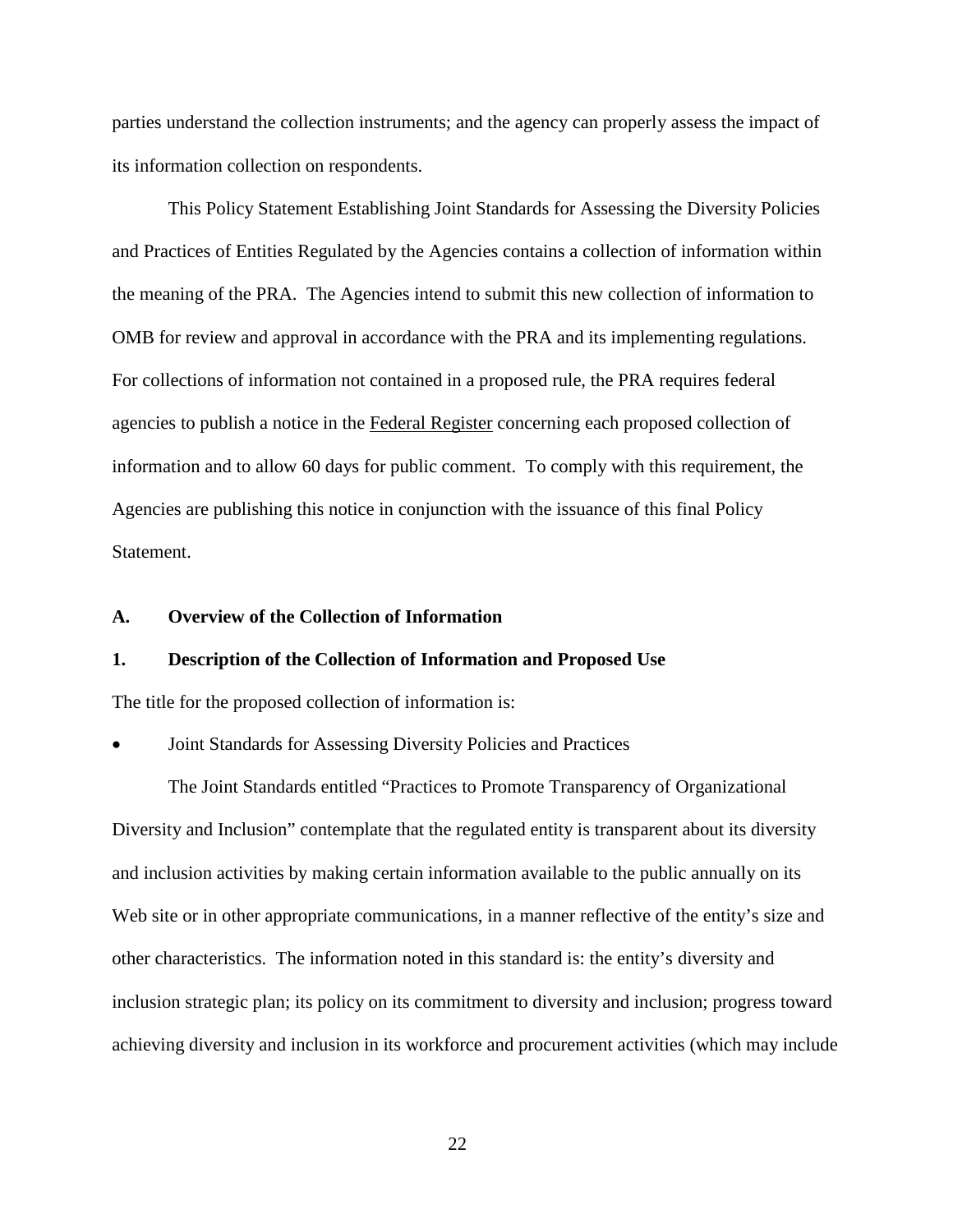the entity's current workforce and supplier demographic profiles); and employment and procurement opportunities available at the entity that promote diversity.

In addition, the Joint Standards entitled "Self-Assessment" envision that the regulated entity uses the Joint Standards to conduct a voluntary self-assessment of its diversity policies and practices at least annually, provides to its primary federal financial regulator information pertaining to the entity's self-assessment of diversity policies and practices, and publishes information pertaining to its efforts with respect to the standards. The information provided to the Agencies would be used to monitor progress and trends among regulated entities with regard to diversity and inclusion in employment and contracting activities, and to identify and publicize promising diversity policies and practices.

### **2. Description of Likely Respondents and Estimate of Annual Burden**

The collections of information contemplated by the Joint Standards would impose no new recordkeeping burdens as regulated entities would only publish or provide information pertaining to diversity policies and practices that they maintain during the normal course of business. The Agencies estimate that it would take a regulated entity approximately 12 burden hours on average to annually publish information pertaining to diversity policies and practices on the entity's Web site or in other appropriate communications, and retrieve and submit information pertaining to the entity's self-assessment of its diversity policies and practices to the primary federal financial regulator. The Agencies estimate the total burden for all regulated entities as follows:

Information Collection: Joint Standards for Assessing Diversity Policies and Practices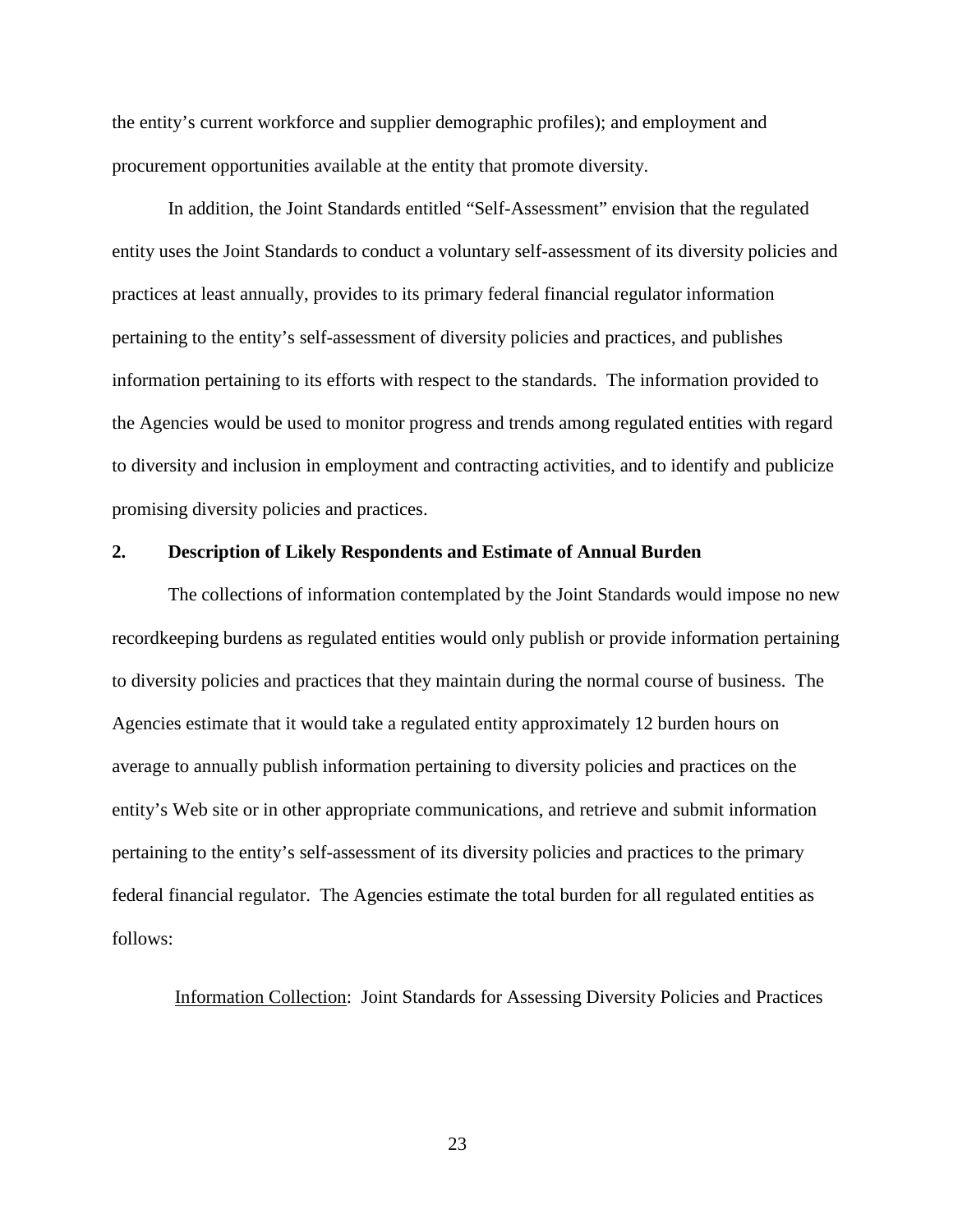# Estimated Number of Respondents:<sup>[8](#page-23-0)</sup>

| OCC:          | 215.   |
|---------------|--------|
| Board:        | 488.   |
| FDIC:         | 398.   |
| NCUA:         | 367.   |
| CFPB:         | 750.   |
| S <u>EC</u> : | 1,250. |

### Frequency of Collection: Annual.

Average Response Time per Respondent: 12 hours.

### Estimated Total Annual Burden Hours:

OCC: 2,580 hours.

Board: 5,856 hours.

FDIC: 4,776 hours.

NCUA: 4,404 hours.

CFPB: 9,000 hours.

SEC: 15,000 hours.

Obligation to respond: Voluntary

# **B. Solicitation of Public Comments**

 The Agencies specifically invite comment on: (a) Whether the collections of information are necessary for the proper performance of the Agencies' functions, including whether the information will have practical utility; (b) The accuracy of the Agencies'

<span id="page-23-0"></span><sup>&</sup>lt;sup>8</sup> The burden estimates are based on the average number of responses anticipated by each Agency.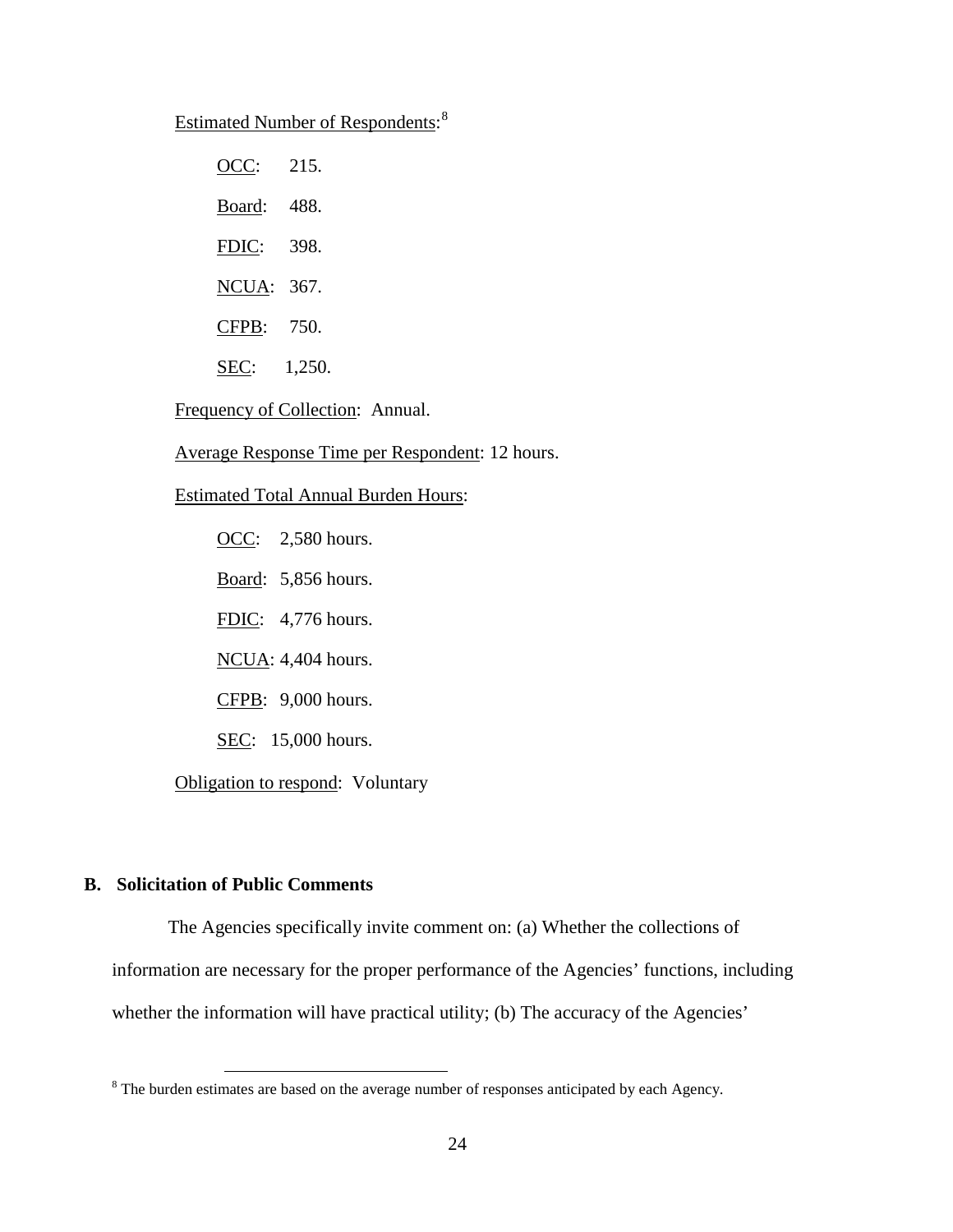estimate of the information collection burden, including the validity of the methods and the assumptions used; (c) Ways to enhance the quality, utility, and clarity of the information proposed to be collected; (d) Ways to minimize the information collection burden on respondents, including through the use of automated collection techniques or other forms of information technology; and (e) Estimates of capital or start-up costs and costs of operation, maintenance, and purchase of services to provide information.

The Agencies will summarize the comments submitted in response to this notice and/or include them in the request for OMB approval. All comments will be a matter of public record.

Commenters may submit their comments to the Agencies at:

OCC: Because paper mail in the Washington, DC area and at the OCC is subject to delay, commenters are encouraged to submit comments by e-mail, if possible. Comments may be sent to: Legislative and Regulatory Activities Division, Office of the Comptroller of the Currency, Attention: 1557-NEW, 400 7<sup>th</sup> Street, SW., Suite 3E-218, Mail Stop 9W-11, Washington, DC 20219. In addition, comments may be sent by fax to (571) 465-4326 or by electronic mail to [regs.comments@occ.treas.gov.](mailto:regs.comments@occ.treas.gov) You may personally inspect and photocopy comments at the OCC, 400 7<sup>th</sup> Street, SW., Washington, DC 20219. For security reasons, the OCC requires that visitors make an appointment to inspect comments. You may do so by calling (202) 649- 6700. Upon arrival, visitors will be required to present valid government-issued photo identification and to submit to security screening in order to inspect and photocopy comments.

Board: You may submit comments, identified by OMWI Policy Statement, by any of the following methods:

- Agency Web Site: [http://www.federalreserve.gov.](http://www.federalreserve.gov/) Follow the instructions for submitting comments at [http://www.federalreserve.gov/apps/foia/proposedregs.aspx.](http://www.federalreserve.gov/apps/foia/proposedregs.aspx)
- Federal eRulemaking Portal: [http://www.regulations.gov.](http://www.regulations.gov/) Follow the instructions for submitting comments.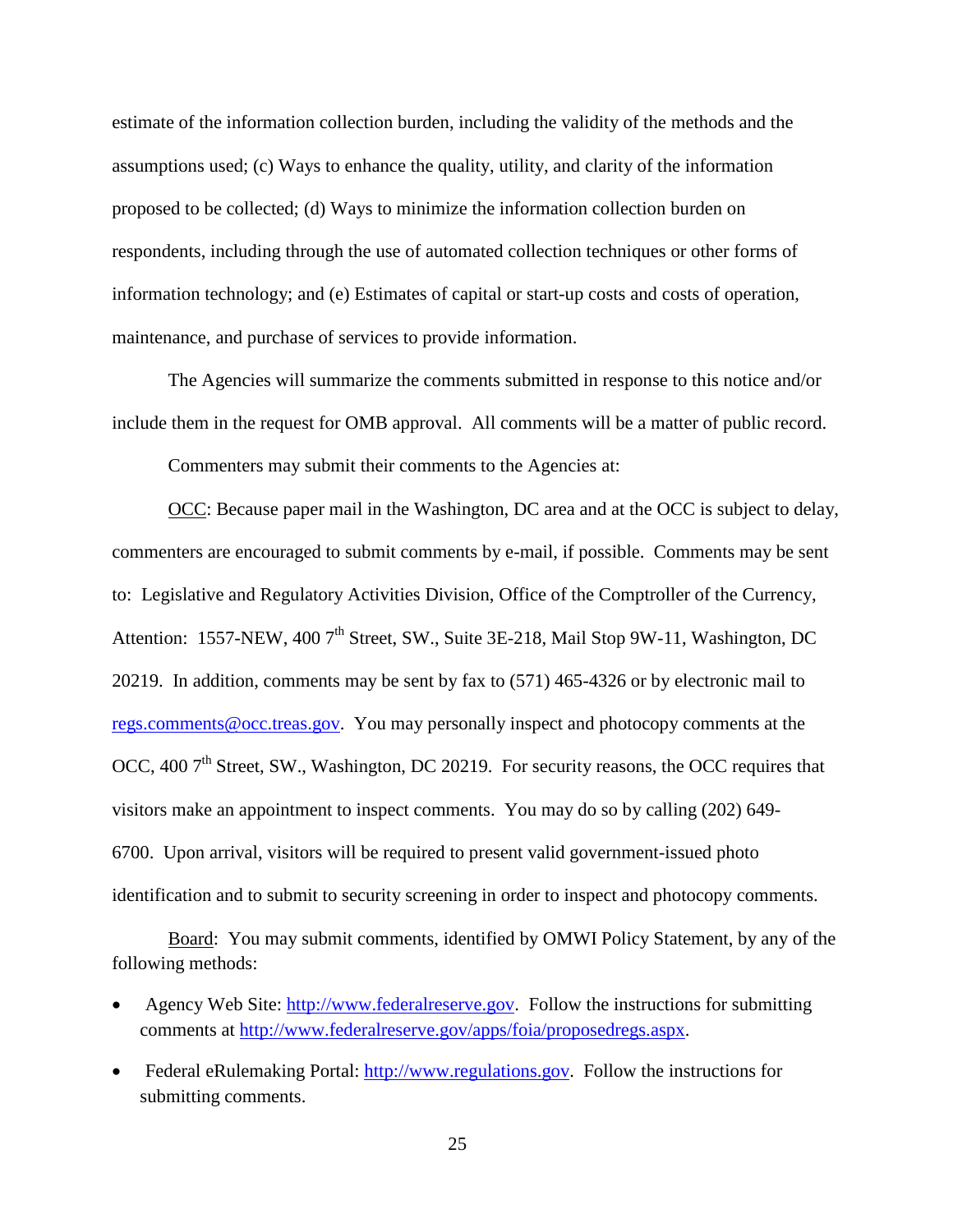- E-mail: [regs.comments@federalreserve.gov.](mailto:regs.comments@federalreserve.gov) Include OMB number in the subject line of the message.
- FAX: (202) 452-3819 or (202) 452-3102.
- Mail: Robert de V. Frierson, Secretary, Board of Governors of the Federal Reserve System, 20<sup>th</sup> Street and Constitution Avenue, N.W., Washington, DC 20551.

All public comments are available from the Board's Web site at

<http://www.federalreserve.gov/apps/foia/proposedregs.aspx> as submitted, unless modified for technical reasons. Accordingly, your comments will not be edited to remove any identifying or contact information. Public comments may also be viewed electronically or in paper form in Room MP-500 of the Board's Martin Building (20th and C Streets, N.W.) between 9:00 a.m. and 5:00 p.m. on weekdays.

FDIC: You may submit comments on this information collection, which should refer to

"Policy Statement Establishing Joint Standards for Assessing the Diversity," by any of the

following methods:

Agency Web Site: [http://www.fdic.gov/regulations/laws/federal/.](http://www.fdic.gov/regulations/laws/federal/) Follow the instructions for submitting comments on the FDIC Web site.

Email: [comments@FDIC.gov.](mailto:comments@fdic.gov) Include "Policy Statement Establishing Joint Standards for

Assessing the Diversity" in the subject line of the message.

Mail: Gary A. Kuiper, Counsel, MB-3074, or John Popeo, Counsel, MB-3007, Federal Deposit

Insurance Corporation, 550 17th Street, NW., Washington, DC 20429.

NCUA: Interested persons are invited to submit written comments on the information collection to Jessica Khouri, National Credit Union Administration, 1775 Duke Street, Alexandria, Virginia 22314-3428, Fax No. 703-837-2861, E-mail: [OCIOPRA@ncua.gov.](mailto:OCIOPRA@ncua.gov)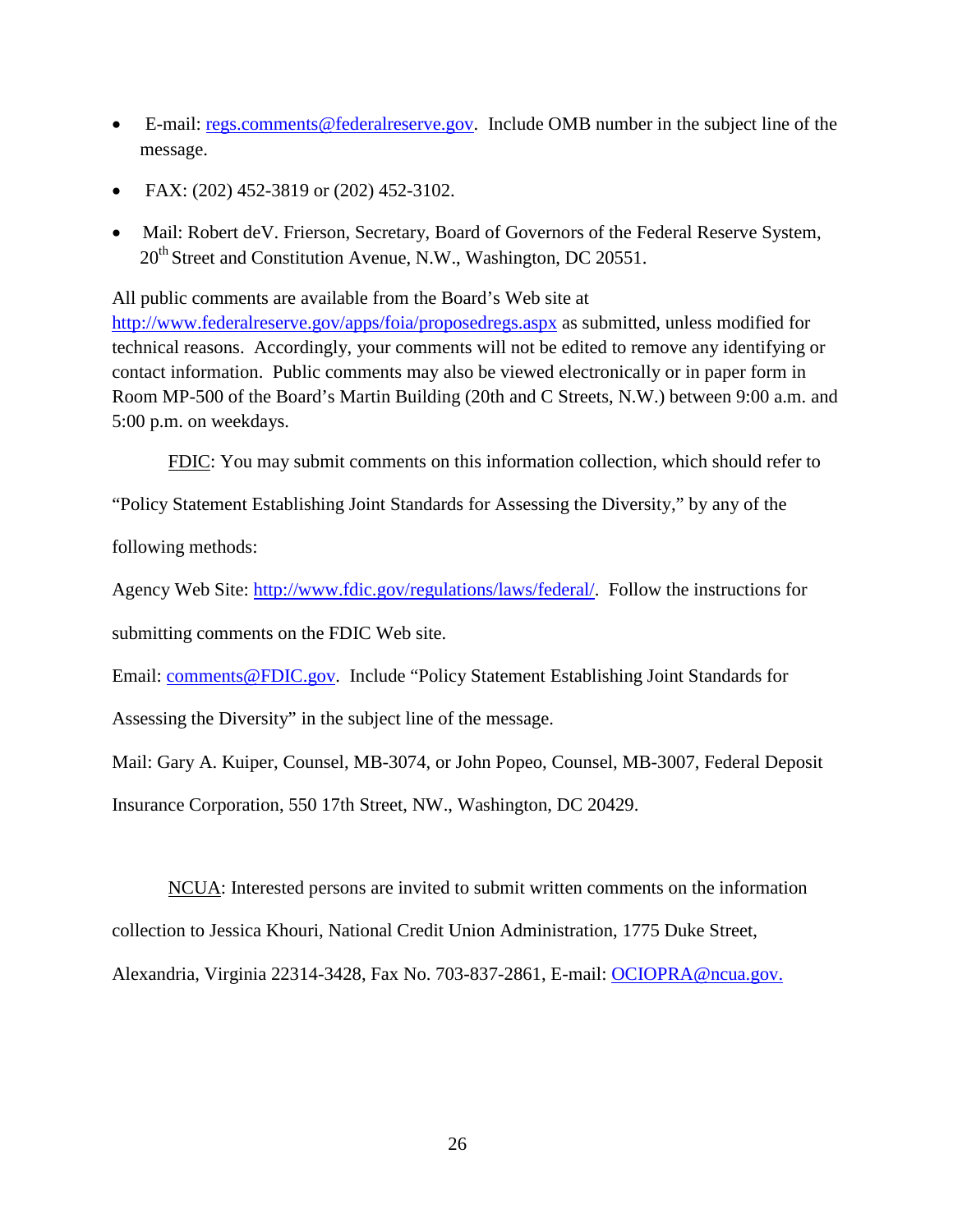CFPB: You may submit comments, identified by the title of the information collection, OMB Control Number (see below), and docket number (see above), by any of the following methods:

- Electronic: [http://www.regulations.gov.](http://www.regulations.gov/) Follow the instructions for submitting comments.
- Mail: Consumer Financial Protection Bureau (Attention: PRA Office), 1700 G Street, NW, Washington, DC 20552.
- Hand Delivery/Courier: Consumer Financial Protection Bureau (Attention: PRA Office), 1275 First Street, NE, Washington, DC 20002.

SEC: Please direct your written comments to Pamela Dyson, Chief Information Officer, Securities and Exchange Commission, c/o Remi Pavlik-Simon, 100 F Street NE., Washington, DC 20549, or send an email to [PRA\\_Mailbox@sec.gov,](mailto:PRA_Mailbox@sec.gov) and include "SEC File 270-664 OMWI Policy Statement" in the subject line of the message.

# **Interagency Policy Statement Establishing Joint Standards for Assessing the Diversity Policies and Practices of Entities Regulated by the Agencies**

# **I. Introduction**

Section 342(b)(2)(C) of the Dodd-Frank Wall Street Reform and Consumer Protection Act of 2010 (Dodd-Frank Act) requires the Directors of the Offices of Minority and Women Inclusion (OMWI) to develop standards for assessing the diversity policies and practices of the entities regulated by the Office of the Comptroller of the Currency, Board of Governors of the Federal Reserve System, Federal Deposit Insurance Corporation, National Credit Union Administration, Bureau of Consumer Financial Protection, and Securities and Exchange Commission (Agencies).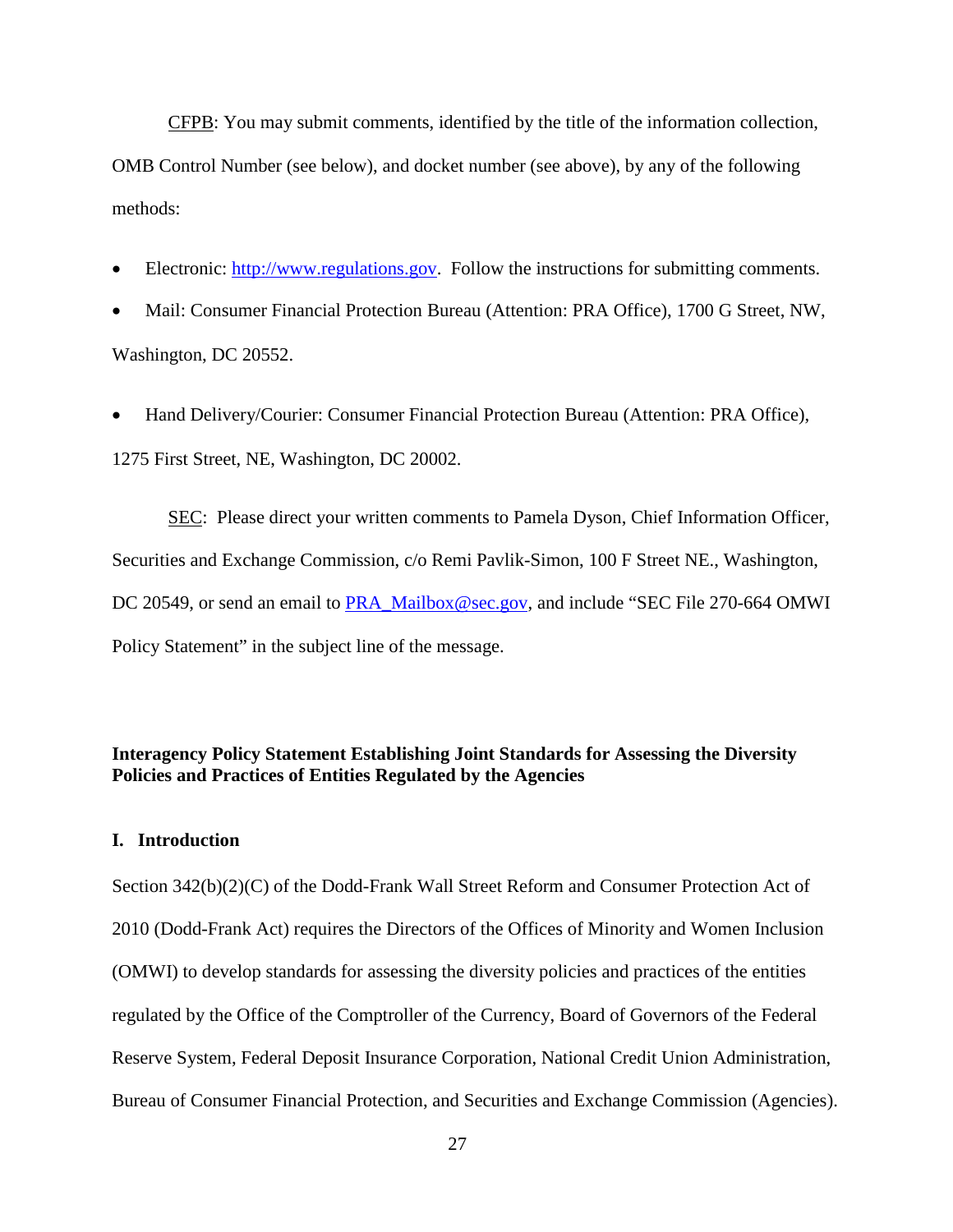To promote consistency, the Agencies worked together to develop joint standards (Standards) for assessing diversity policies and practices. This Interagency Policy Statement (Policy Statement) announces those Standards.

This document is a general statement of policy under the Administrative Procedure Act, 5 U.S.C. 553. It does not create new legal obligations. Use of the Standards by a regulated entity is voluntary. The Agencies will not use their examination or supervisory processes in connection with these Standards.

For purposes of this Policy Statement, the Agencies define "diversity" to refer to minorities, as defined in section  $342(g)(3)$  of the Dodd-Frank Act (that is, Black Americans, Native Americans, Hispanic Americans, and Asian Americans), and women. This definition of diversity does not preclude an entity from using a broader definition with regard to these standards. In addition, as used in this Policy Statement, the Agencies define "inclusion" to mean a process to create and maintain a positive work environment that values individual similarities and differences, so that all can reach their potential and maximize their contributions to an organization. The Standards set forth below may be used to assess policies and practices that impact the inclusion of minorities and women in the regulated entity's workforce and the existence of minority-owned and women-owned businesses among a regulated entity's suppliers of products and services.

#### **II. Joint Standards**

The Agencies designed these Standards to provide a framework for an entity to create and strengthen its diversity policies and practices, including its organizational commitment to diversity, workforce and employment practices, procurement and business practices, and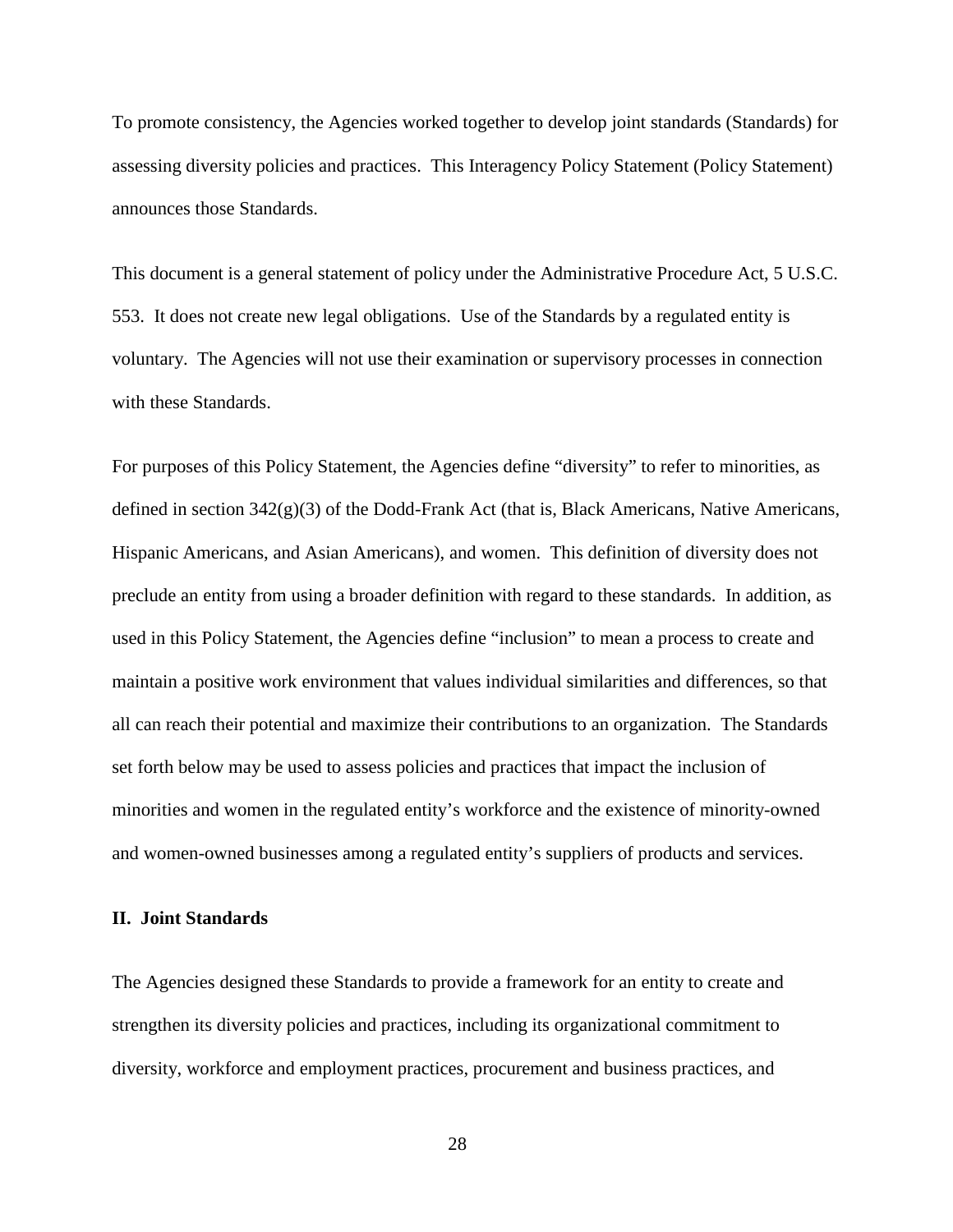practices to promote transparency of organizational diversity and inclusion. The Agencies recognize that each entity is unique with respect to characteristics such as its size, location, and structure. When drafting these standards, the Agencies focused primarily on institutions with more than 100 employees. The Agencies know that institutions that are small or located in remote areas face different challenges and have different options available to them compared to entities that are larger or located in more urban areas. The Agencies encourage each entity to use these Standards in a manner appropriate to its unique characteristics. Finally, the Agencies intend that the Standards will address an entity's U.S. operations.

## **(1) Organizational Commitment to Diversity and Inclusion**

The leadership of an organization with successful diversity policies and practices demonstrates its commitment to diversity and inclusion. Leadership comes from the governing body, such as a board of directors, as well as senior officials and those managing the organization on a day-today basis. These Standards inform how an entity promotes diversity and inclusion in both employment and contracting and how it fosters a corporate culture that embraces diversity and inclusion.

# **Standards**

In a manner reflective of the individual entity's size and other characteristics,

• The entity includes diversity and inclusion considerations in both employment and contracting as an important part of its strategic plan for recruiting, hiring, retention, and promotion.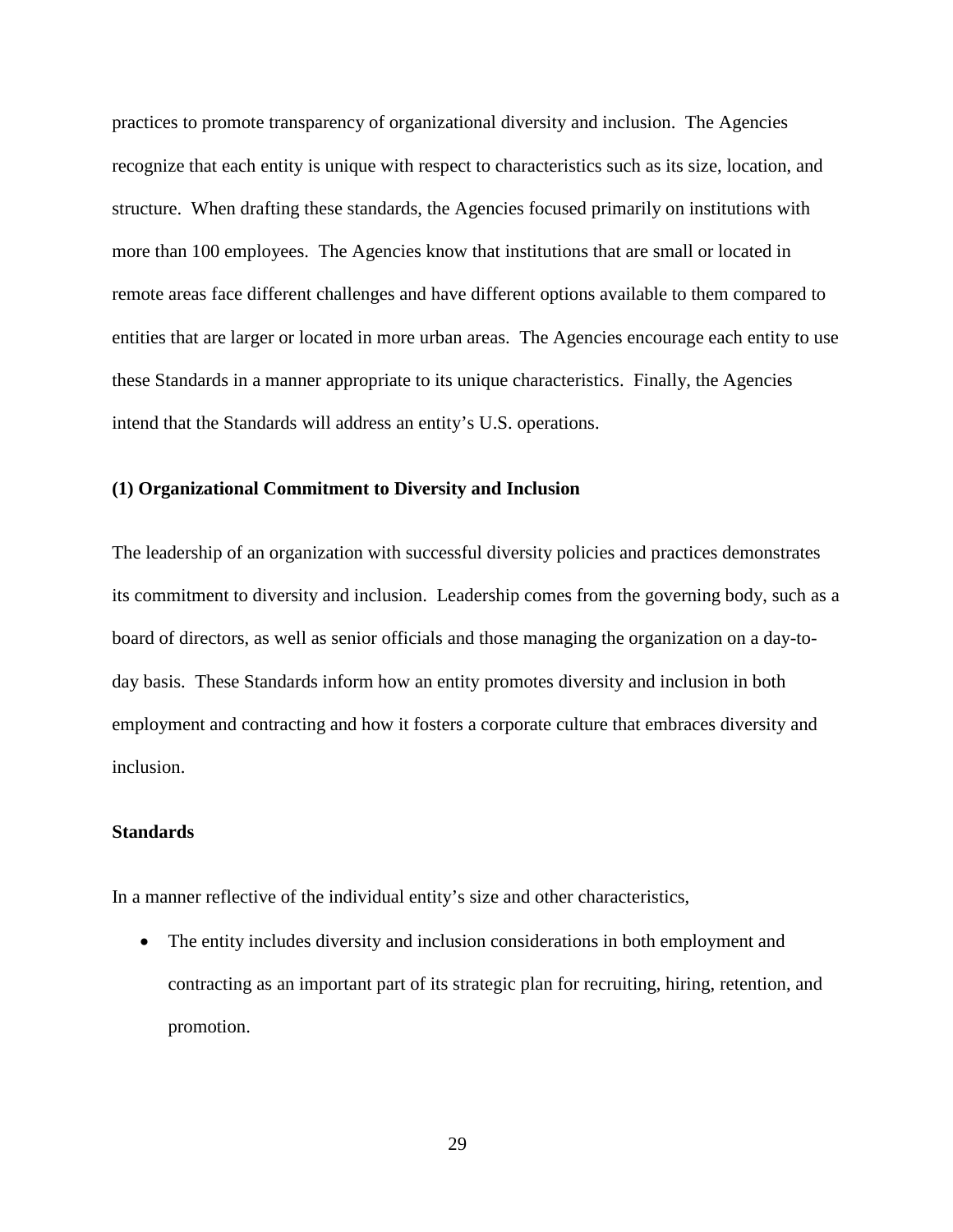- The entity has a diversity and inclusion policy that is approved and supported by senior leadership, including senior management and the board of directors.
- The entity provides regular progress reports to the board and senior management.
- The entity regularly conducts training and provides educational opportunities on equal employment opportunity and on diversity and inclusion.
- The entity has a senior level official, preferably with knowledge of and experience in diversity and inclusion policies and practices, who oversees and directs the entity's diversity and inclusion efforts. For example, this official may be an executive-level Diversity Officer (or equivalent position) with dedicated resources to support diversity strategies and initiatives.
- The entity takes proactive steps to promote a diverse pool of candidates, including women and minorities, in its hiring, recruiting, retention, and promotion, as well as in its selection of board members, senior management, and other senior leadership positions.

# **(2) Workforce Profile and Employment Practices**

Many entities promote the fair inclusion of minorities and women in their workforce by publicizing employment opportunities, creating relationships with minority and women professional organizations and educational institutions, creating a culture that values the contribution of all employees, and encouraging a focus on these objectives when evaluating the performance of managers. Entities with successful diversity and inclusion programs also regularly evaluate their programs and identify areas to be improved.

Entities use various analytical tools to evaluate a wide range of business objectives, including metrics to track and measure the inclusiveness of their workforce (e.g., race, ethnicity, and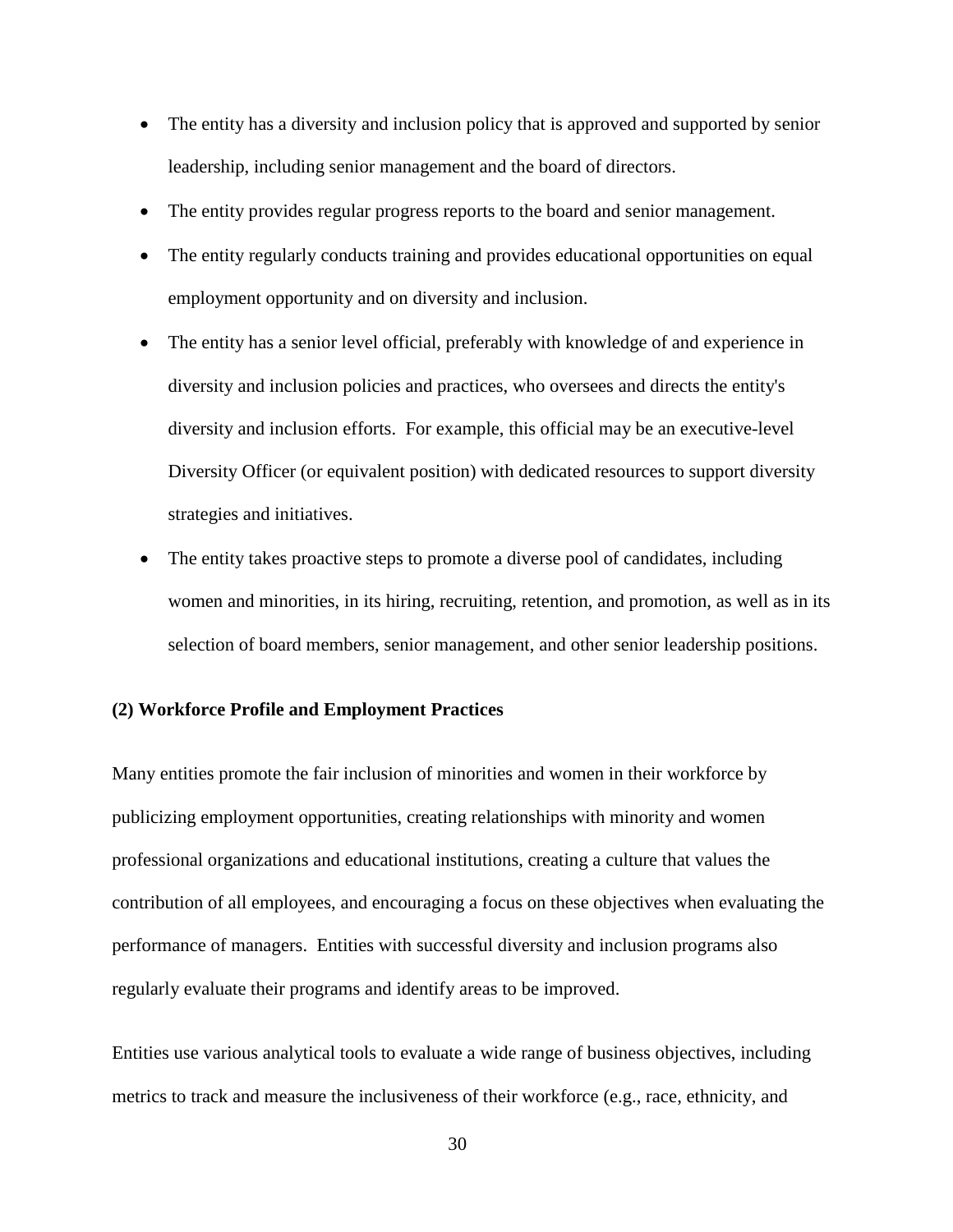gender). Entities that are subject to the recordkeeping and reporting requirements of the Equal Employment Opportunity Commission (EEOC) and the Office of Federal Contract Compliance Programs currently collect and maintain data and supporting documentation that may assist in evaluating and assessing their policies and practices related to workforce diversity and inclusion. Specifically, entities that file EEO-1 Reports<sup>[9](#page-30-0)</sup> required under Title VII of the Civil Rights Act of 1964 routinely track and analyze employment statistics by gender, race, ethnicity, and occupational group. Entities that develop and implement the affirmative action programs required under the regulations implementing Executive Order 11246 track and analyze employer-created job groups. Entities also are encouraged to use other analytical tools that they may find helpful.

# **Standards**

In a manner reflective of the individual entity's size and other characteristics,

- The entity implements policies and practices related to workforce diversity and inclusion in a manner that complies with all applicable laws.
- The entity ensures equal employment opportunities for all employees and applicants for employment and does not engage in unlawful employment discrimination based on gender, race, or ethnicity.
- The entity has policies and practices that create diverse applicant pools for both internal and external opportunities that may include:
	- o Outreach to minority and women organizations;

<span id="page-30-0"></span> $9$  The Employer Information Report EEO-1 (EEO-1 Report) is required to be filed annually with the EEOC by (a) private employers with 100 or more employees and (b) federal contractors and first tier subcontractors with 50 or more employees that have a contract or subcontract of \$50,000 or more or that serve as a depository of government funds in any amount.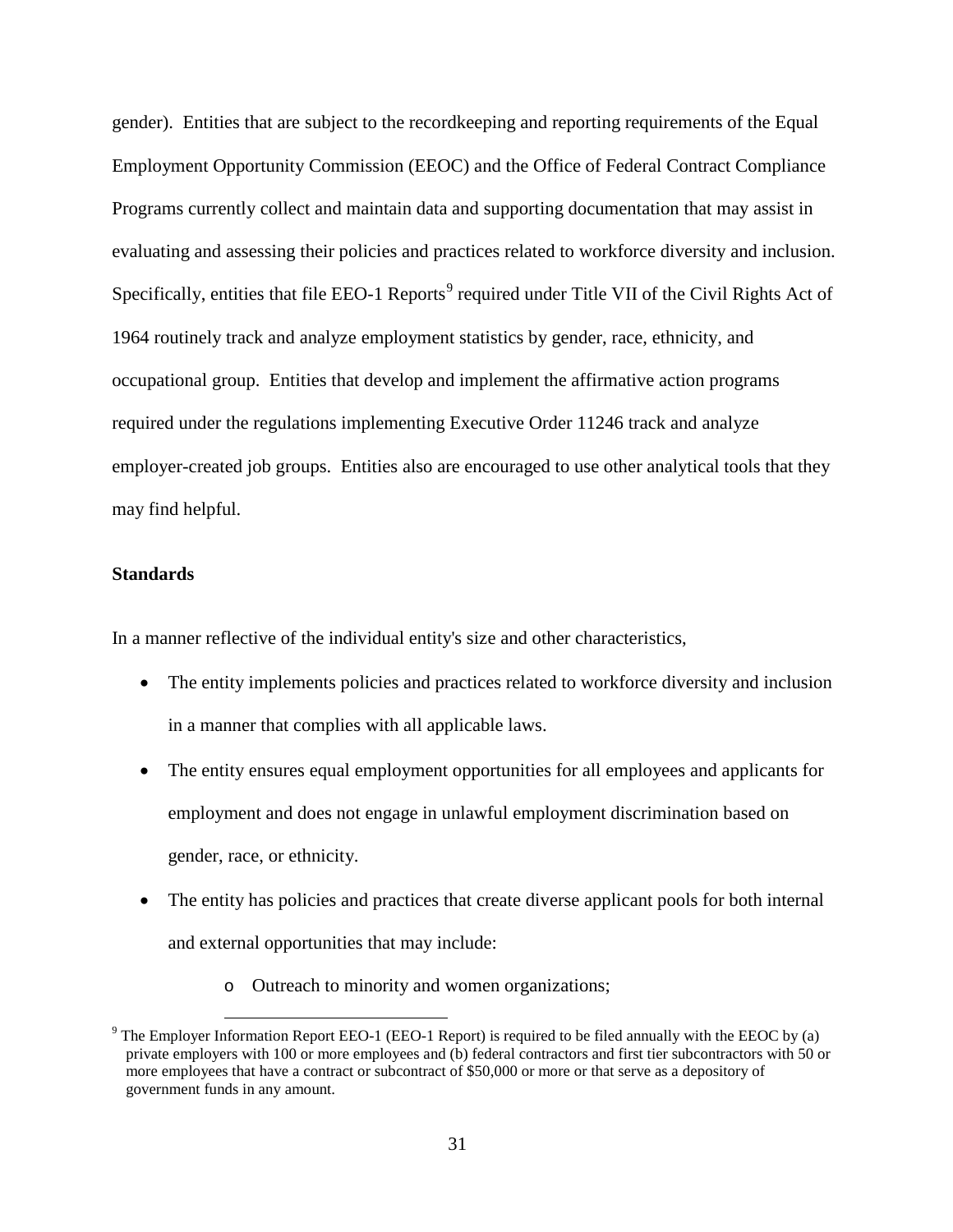- o Outreach to educational institutions serving significant minority and women student populations; and
- o Participation in conferences, workshops, and other events to attract minorities and women and to inform them of employment and promotion opportunities.
- The entity utilizes both quantitative and qualitative measurements to assess its workforce diversity and inclusion efforts. These efforts may be reflected, for example, in applicant tracking, hiring, promotions, separations (voluntary and involuntary), career development, and retention across all levels and occupations of the entity, including the executive and managerial ranks.
- The entity holds management at all levels accountable for diversity and inclusion efforts, for example by ensuring that such efforts align with business strategies and individual performance plans.

## **(3) Procurement and Business Practices—Supplier Diversity**

Companies increasingly understand the competitive advantage of having a broad selection of available suppliers to choose from with respect to factors such as price, quality, attention to detail, and future relationship building. A number of entities have achieved success at expanding available business options by increasing outreach to minority-owned and women-owned businesses.

As in the employment context, entities often use metrics to identify the baseline of how much they spend procuring and contracting for goods and services, how much they spend with minority-owned and women-owned businesses, and the availability of relevant minority-owned and women-owned businesses, as well as changes over time. Similarly, entities may use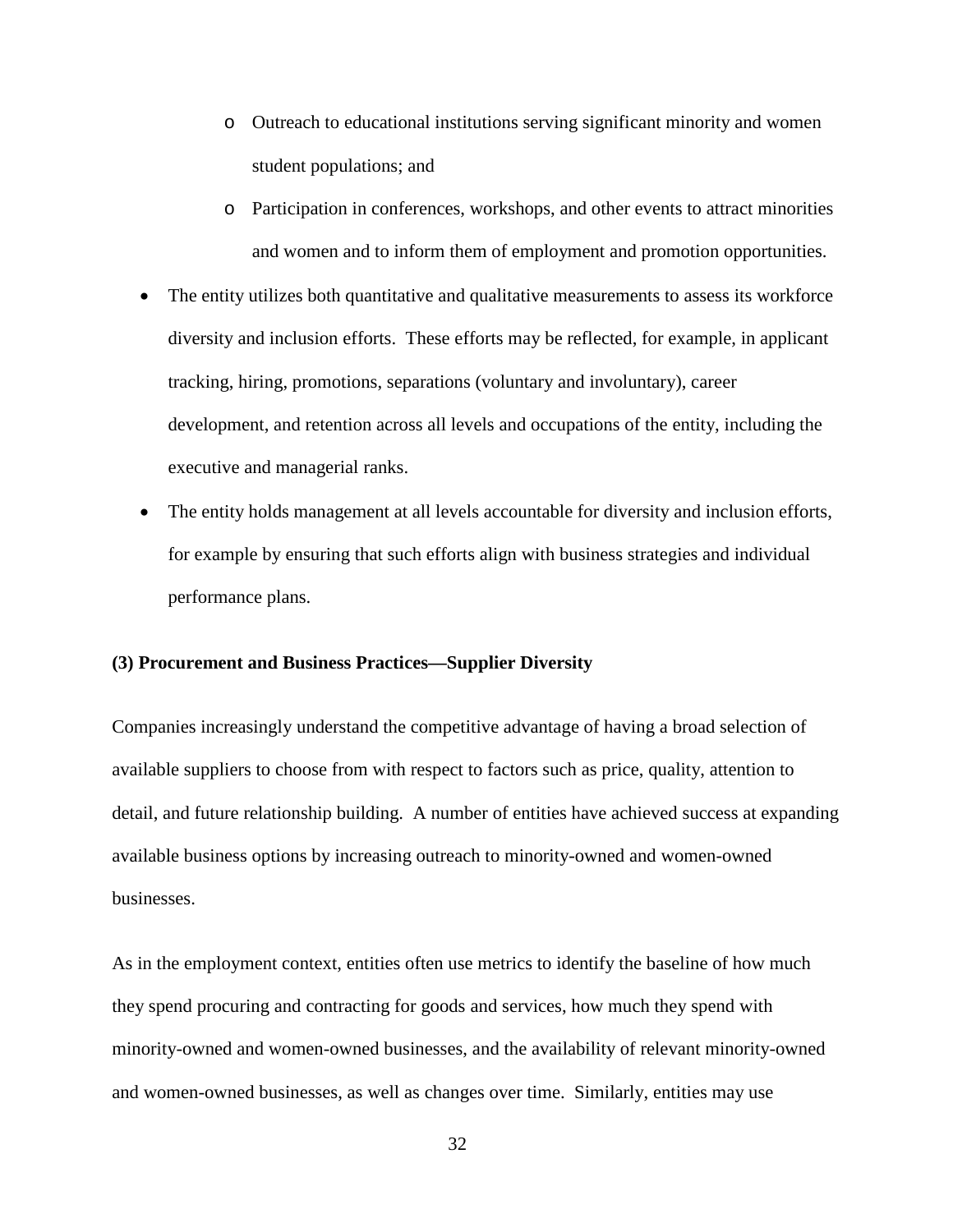outreach to inform minority-owned and women-owned businesses (and affinity groups representing these constituencies) of these opportunities and of the procurement process.

In addition, entities' prime contractors often use subcontractors to fulfill the obligations of various contracts. The use of minority-owned and women-owned businesses as subcontractors provides valuable opportunities for both the minority-owned and women-owned businesses and the prime contractor. Entities may encourage the use of minority-owned and women-owned subcontractors by incorporating this objective in their business contracts.

### **Standards**

In a manner reflective of the individual entity's size and other characteristics,

- The entity has a supplier diversity policy that provides for a fair opportunity for minorityowned and women-owned businesses to compete for procurement of business goods and services. This includes contracts of all types, including contracts for the issuance or guarantee of any debt, equity, or security, the sale of assets, the management of the entity's assets, and the development of the entity's equity investments.
- The entity has methods to evaluate its supplier diversity, which may include metrics and analytics related to:
	- o Annual procurement spending;
	- o Percentage of contract dollars awarded to minority-owned and women-owned business contractors by race, ethnicity, and gender; and
	- o Percentage of contracts with minority-owned and women-owned business sub-contractors.
- The entity has practices to promote a diverse supplier pool, which may include: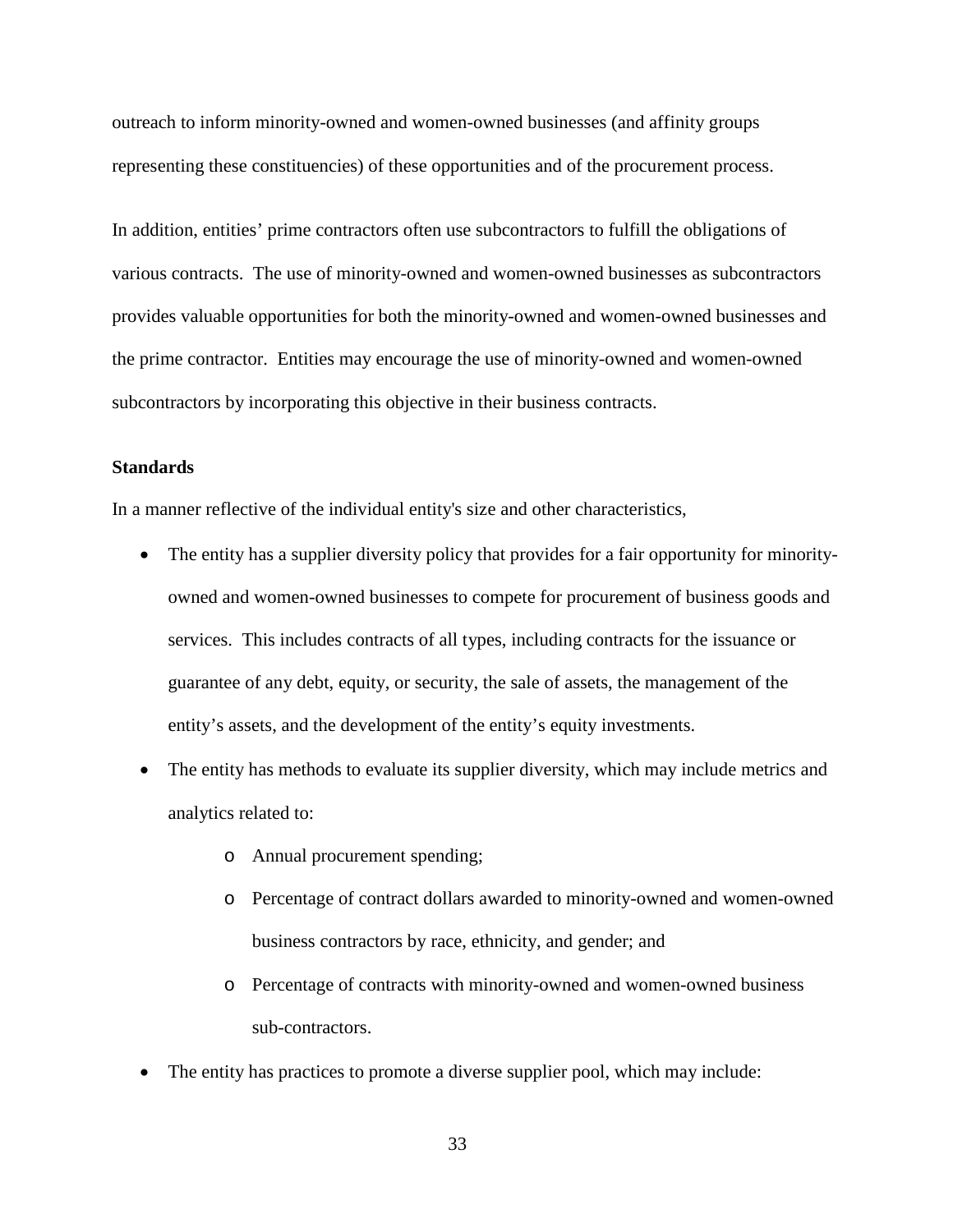- o Outreach to minority-owned and women-owned contractors and representative organizations;
- o Participation in conferences, workshops, and other events to attract minorityowned and women-owned firms and inform them of contracting opportunities; and
- o An ongoing process to publicize its procurement opportunities.

### **(4) Practices to Promote Transparency of Organizational Diversity and Inclusion**

Transparency and publicity are important aspects of assessing diversity policies and practices. Greater awareness and transparency give the public information to assess those policies and practices. Entities publicize information about their diversity and inclusion efforts through normal business methods, which include displaying information on their Web sites, in their promotional materials, and in their annual reports to shareholders, if applicable. By making public an entity's commitment to diversity and inclusion, its plans for achieving diversity and inclusion, and the metrics it uses to measure success in both workplace and supplier diversity, an entity informs a broad constituency of investors, employees, potential employees, suppliers, customers, and the general community about its efforts. The publication of this information can make new markets accessible for minorities and women and illustrate the progress made toward an important business goal.

# **Standards**

In a manner reflective of the individual entity's size and other characteristics, the entity is transparent with respect to its diversity and inclusion activities by making the following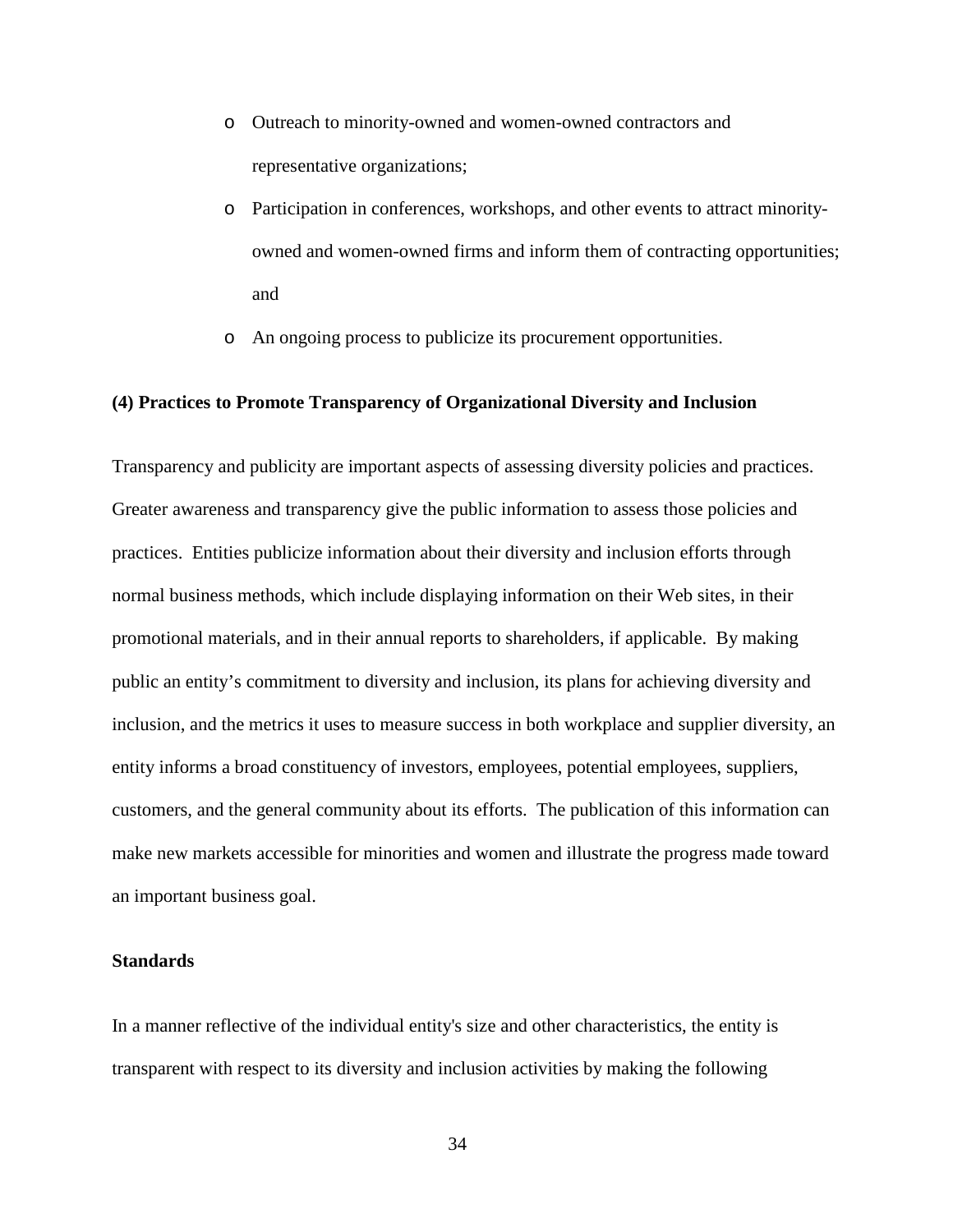information available to the public annually through its Web site or other appropriate communication methods:

- The entity's diversity and inclusion strategic plan;
- The entity's policy on its commitment to diversity and inclusion;
- The entity's progress toward achieving diversity and inclusion in its workforce and procurement activities (which may include the entity's current workforce and supplier demographic profiles); and
- Opportunities available at the entity that promote diversity, which may include:
	- o Current employment and procurement opportunities;
	- o Forecasts of potential employment and procurement opportunities; and
	- o The availability and use of mentorship and developmental programs for employees and contractors.

#### **(5) Entities' Self-Assessment**

The Agencies interpret the term "assessment" to mean self-assessment. Entities that have successful diversity policies and practices allocate time and resources to monitoring and evaluating performance under their diversity policies and practices on an ongoing basis. Entities are encouraged to disclose their diversity policies and practices, as well as information related to their assessments, to the Agencies and the public. Entities submitting information may designate such information as confidential commercial information as appropriate, and the Agencies will follow the Freedom of Information Act in the event of requests for particular submissions.

# **Standards**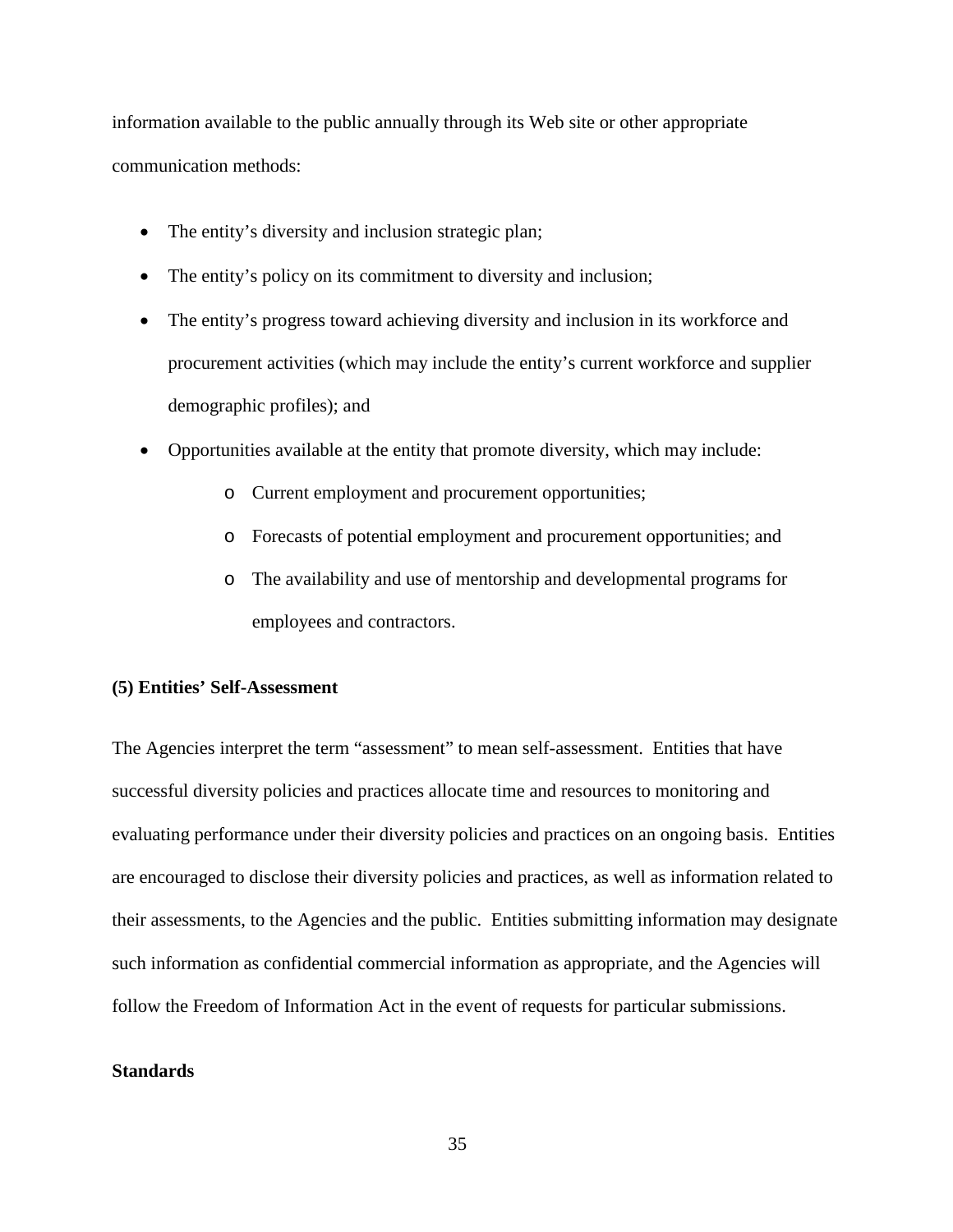In a manner reflective of the individual entity's size and other characteristics,

- The entity uses the Standards to conduct self-assessments of its diversity policies and practices annually.
- The entity monitors and evaluates its performance under its diversity policies and practices on an ongoing basis.
- The entity provides information pertaining to the self-assessments of its diversity policies and practices to the OMWI Director of its primary federal financial regulator.
- The entity publishes information pertaining to its efforts with respect to the Standards.

## **III. Use of Assessment Information by Agencies**

The Agencies may use information submitted to them to monitor progress and trends in the financial services industry with regard to diversity and inclusion in employment and contracting activities and to identify and highlight those policies and practices that have been successful. The primary federal financial regulator will share information with other agencies when appropriate to support coordination of efforts and to avoid duplication. The OMWI Directors will also continue to reach out to regulated entities and other interested parties to discuss diversity and inclusion practices and methods of assessment. The Agencies may publish information disclosed to them, such as best practices, in any form that does not identify a particular entity or individual or disclose confidential business information.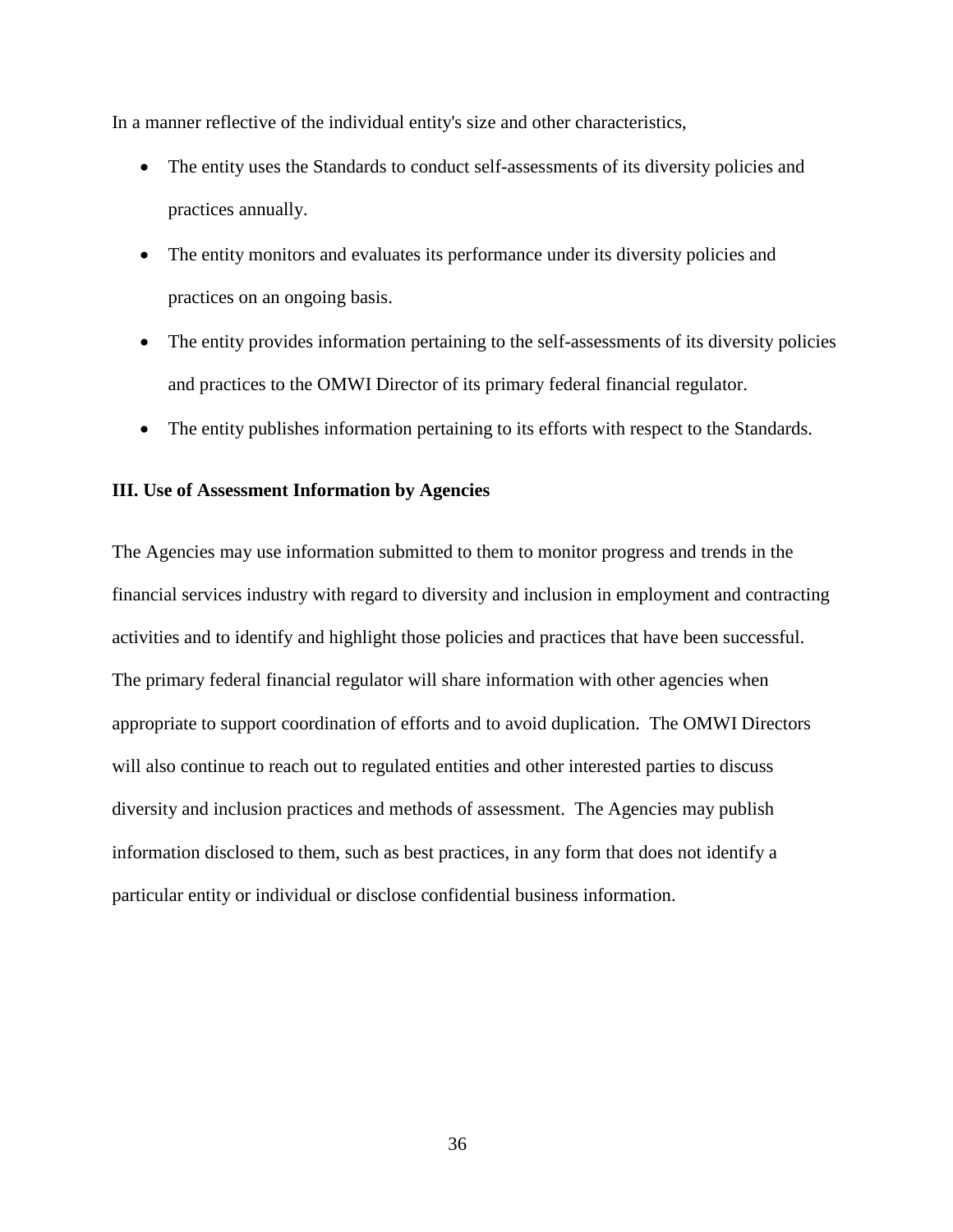Dated: May 22, 2015

Thomas J. Curry Comptroller of the Currency

\_\_\_\_\_\_\_\_\_\_\_\_\_\_\_\_\_\_\_\_\_\_\_\_\_\_\_\_\_\_\_\_\_\_\_\_\_\_\_\_\_\_

BILLING CODE: OCC4810-33-P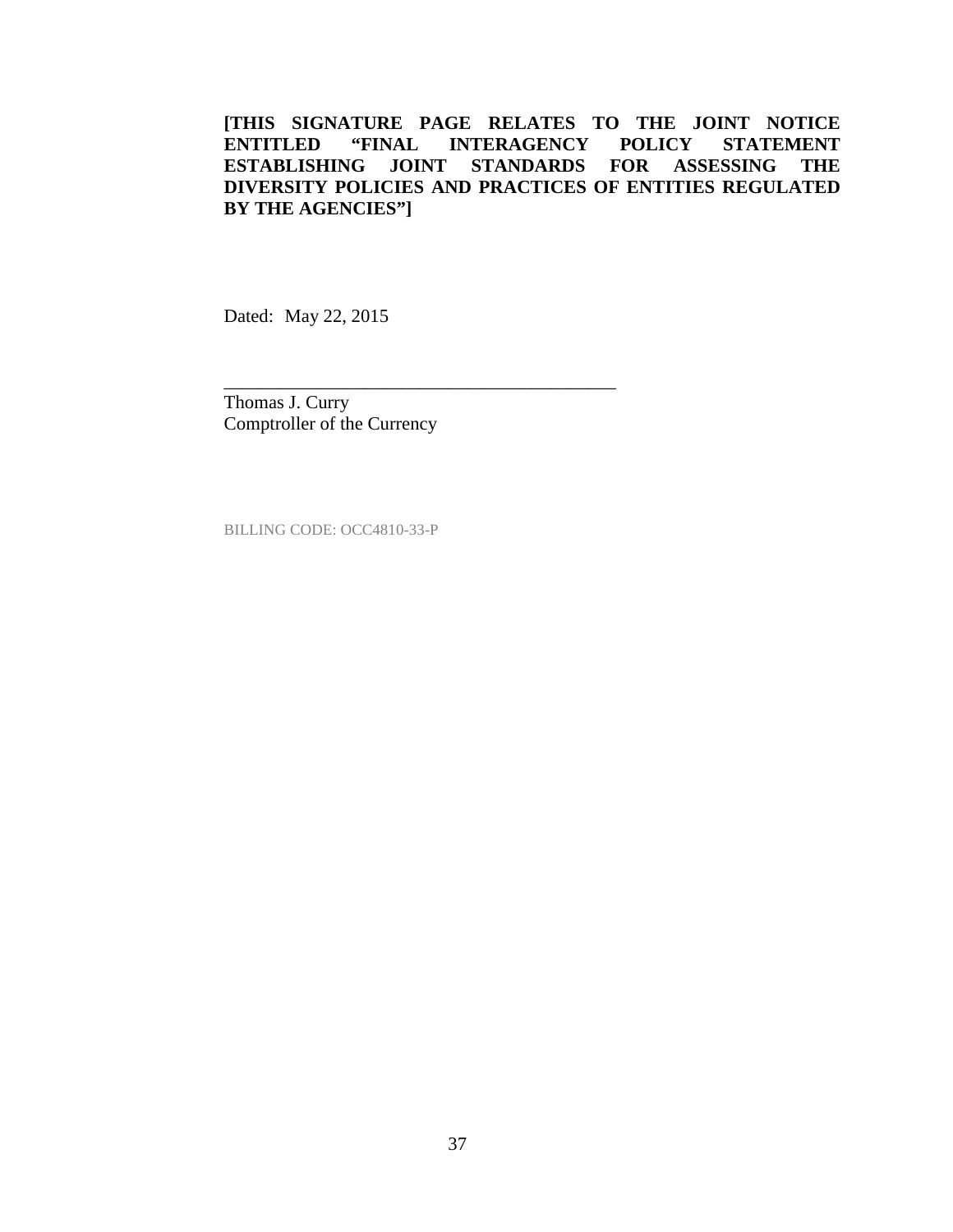By order of the Board of Governors of the Federal Reserve System, June 3, 2015.

Margaret McCloskey Shanks, Deputy Secretary of the Board.

BILLING CODE: FRB 6210-01-P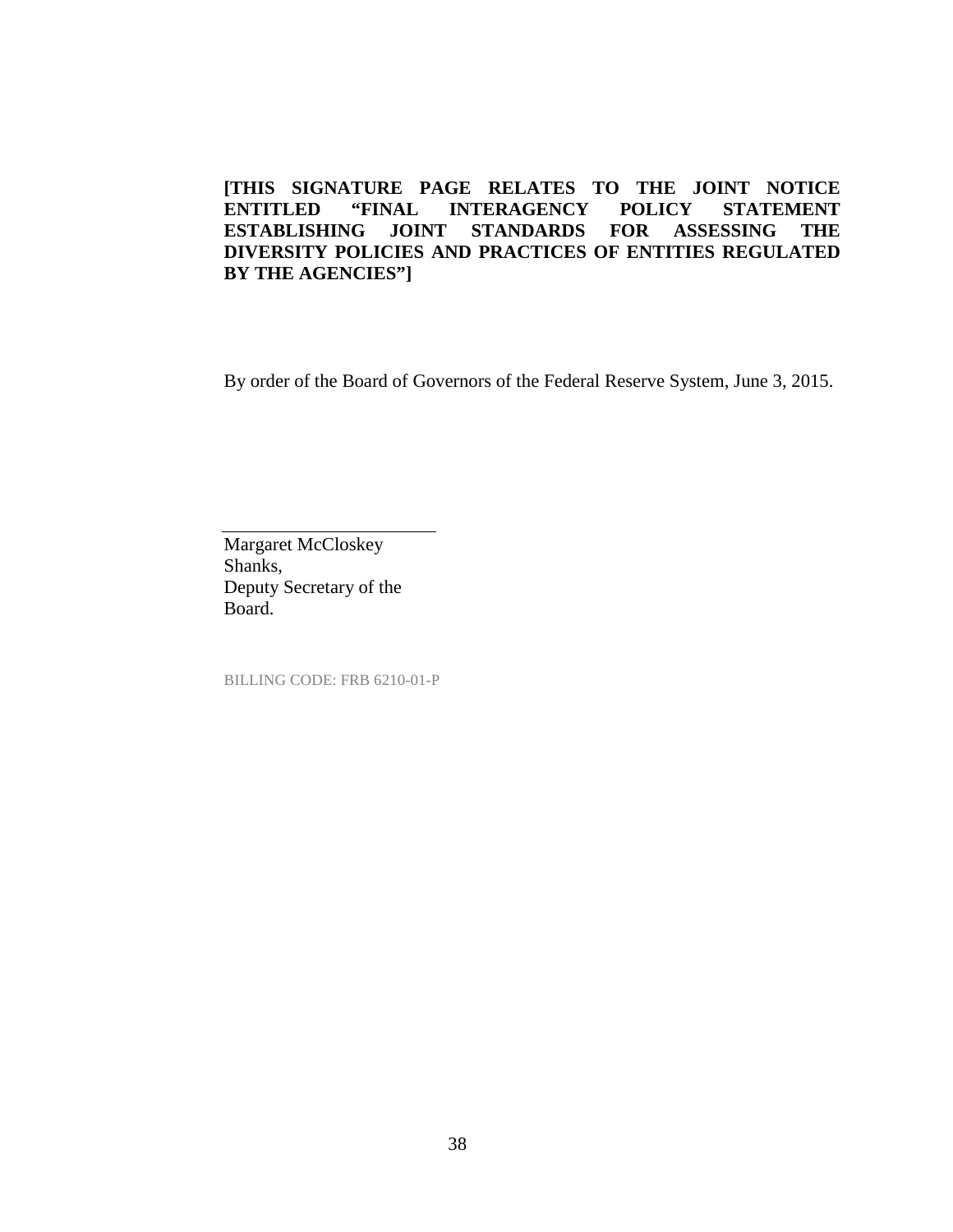Dated at Washington, D.C., this 21<sup>st</sup> of May, 2015. Federal Deposit Insurance Corporation.

Robert E. Feldman, Executive Secretary.

BILLING CODE: FDIC 6741-01-P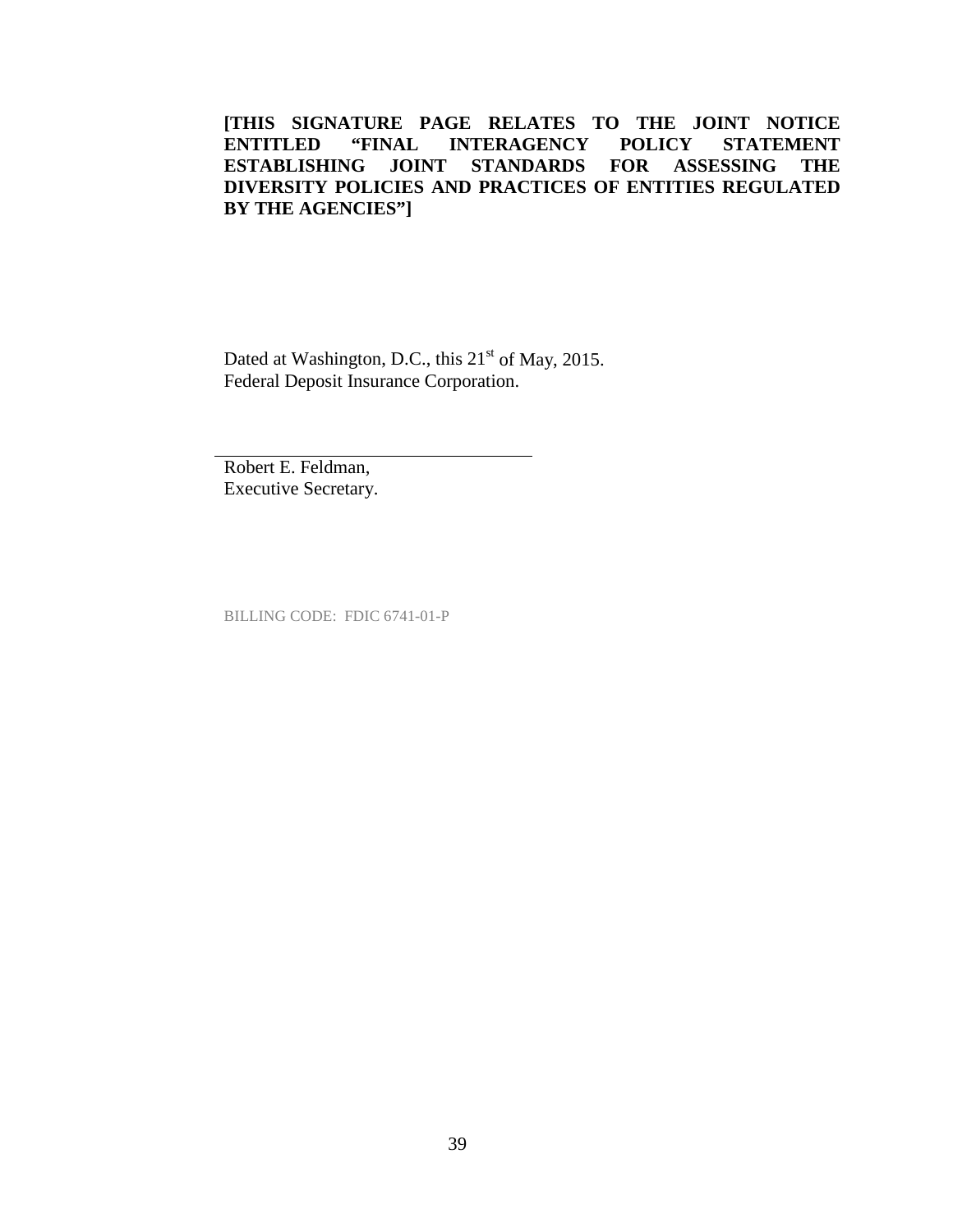By the National Credit Union Administration Board on May 26, 2015.

John H. Brolin Senior Staff Attorney

\_\_\_\_\_\_\_\_\_\_\_\_\_\_\_\_\_\_\_

BILLING CODE: NCUA 7590-01 P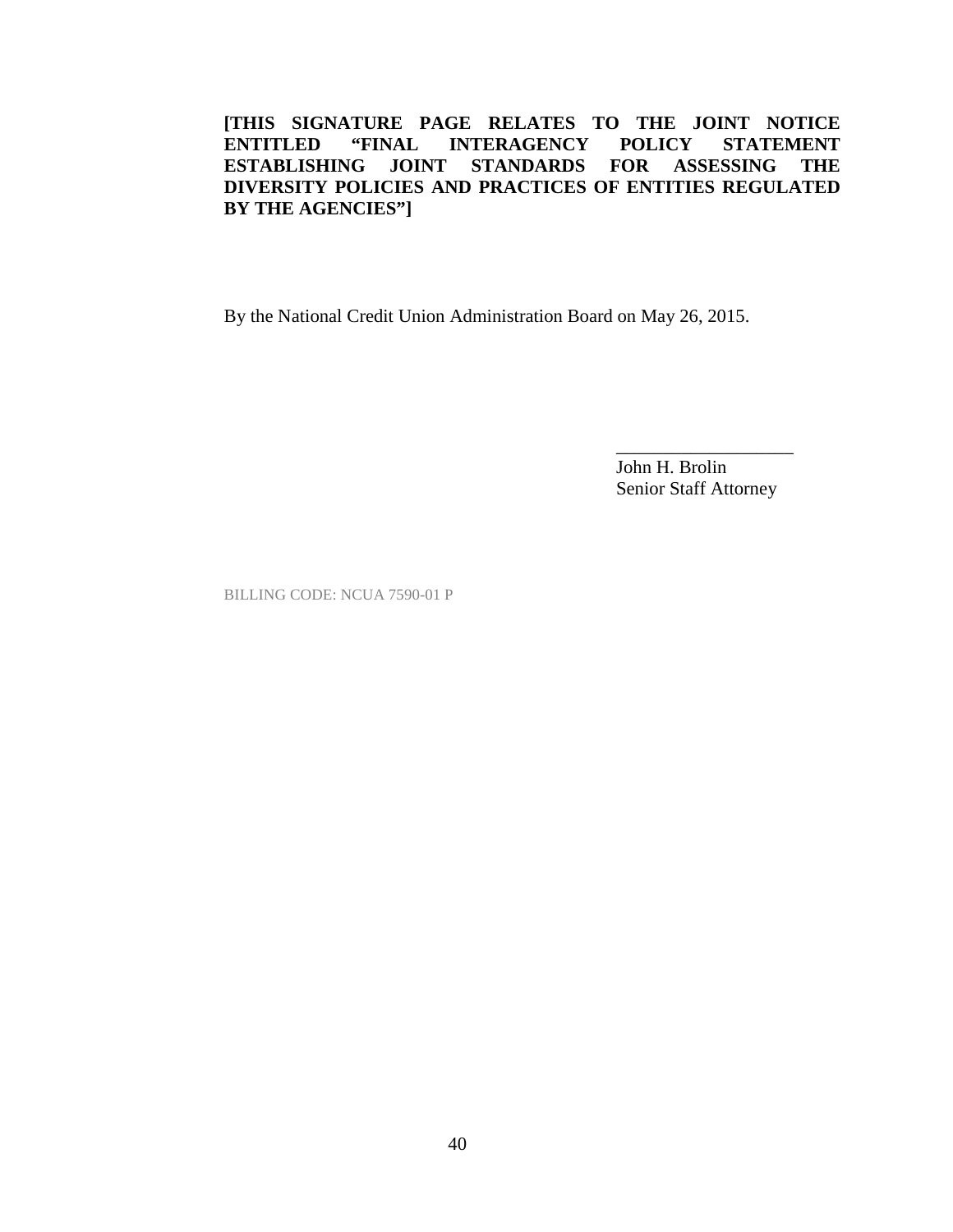Dated: May 18, 2015.

**Richard Cordray,**  *Director, Bureau of Consumer Financial Protection.*

BILLING CODE: CFPB 4810-AMP